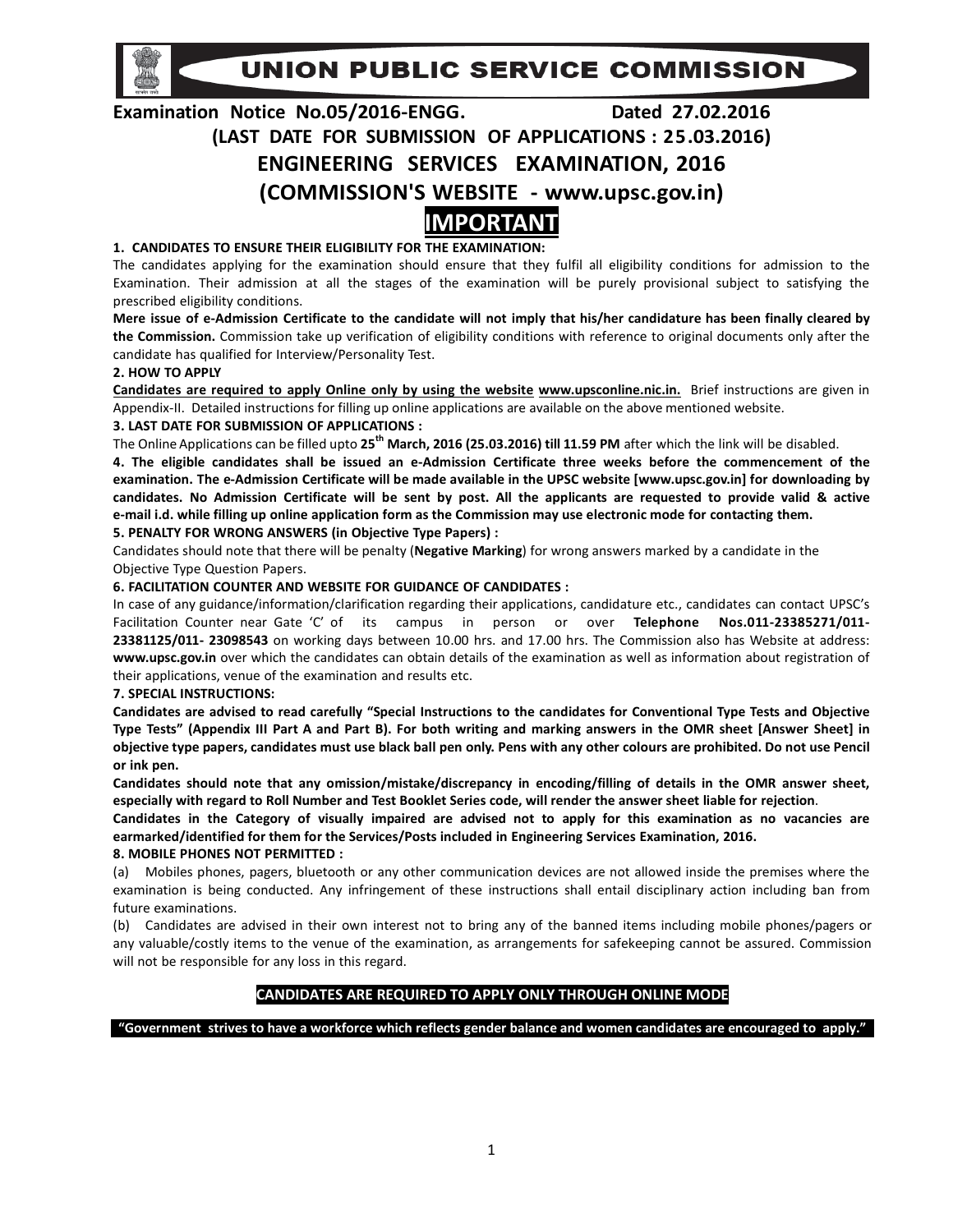No.F. 2/7/2015-E.I(B): A combined competitive examination for recruitment to the services/ posts mentioned in para 2 below will be held by the Union Public Service Commission at AGARTALA, AHMEDABAD, AIZAWL, ALIGARH, ALLAHABAD, BANGALORE, BAREILLY, BHOPAL, CHANDIGARH, CHENNAI, CUTTACK, DEHRADUN, DELHI, DHARWAD, DISPUR, GANGTOK, HYDERABAD, IMPHAL, ITANAGAR, JAIPUR, JAMMU, JORHAT, KOCHI (COCHIN), KOHIMA, KOLKATA, LUCKNOW, MADURAI, MUMBAI, NAGPUR, PANAJI (GOA), PATNA, PORT BLAIR, RAIPUR, RANCHI, SAMBALPUR, SHILLONG, SHIMLA, SRINAGAR, THIRUVANANTHAPURAM, TIRUPATI, UDAIPUR AND VISHAKHAPATNAM commencing on 27<sup>th</sup> May, 2016 in accordance with the Rules published by the Ministry of Railways (Railway Board) in the Gazette of India Extraordinary dated the  $27<sup>th</sup>$  February, 2016.

THE CENTRES AND THE DATE OF HOLDING THE EXAMINATION AS MENTIONED ABOVE ARE LIABLE TO BE CHANGED AT THE DISCRETION OF THE COMMISSION.

Applicants should note that there will be a ceiling on the number of candidates allotted to each of the centres except Chennai, Delhi, Dispur, Kolkata and Nagpur. Allotment of Centres will be on the first-apply-first-allot basis and once the capacity of a particular centre is attained, the same will be frozen. Applicants, who cannot get a centre of their choice due to ceiling, will be required to choose a centre from the remaining ones. Applicants are, thus, advised that they may apply early so that they could get a Centre of their choice.

NB : Notwithstanding the aforesaid provision, Commission reserve the right to change the Centres at their discretion if the situation demands.

CANDIDATES ADMITTED TO THE EXAMINATION WILL BE INFORMED OF THE TIME TABLE AND PLACE OR PLACES OF EXAMINATION.

The candidates should note that no request for change of centre will be entertained.

2. (A) Recruitment on the results of this examination will be made to the Services/ Posts under the following categories:-

Category I-Civil Engineering.

## Category II-Mecahnical Engineering.

Category III-Electrical Engineering.

#### Category IV-Electronics & Telecommunication Engineering.

The number of vacancies to be filled on the results of the examination is expected to be approximately 609 including **32** PH vacancies. The number of vacancies is liable to alteration.

Reservations will be made for candidates belonging to Scheduled Castes, Scheduled Tribes, Other Backward Classes and Physically Disabled Category in respect of vacancies as may be fixed by the Government of India.

#### CATEGORY I – CIVIL ENGINEERING

#### Group-A Services/Posts

- (i) Indian Railway Service of Engineers.
- (ii) Indian Railway Stores Service (Civil Engineering Posts).
- (iii) Central Engineering Service.
- (iv) Indian Ordnance Factories Service AWM/JTS (Civil Engineering Post)
- (v) Central Engineering Service (Roads), Gr 'A' (Civil Engineering Posts).
- (vi) Central Water Engineering Service Gr 'A' (Civil Engineering Posts)
- (vii) Survey of India Group 'A' Service.
- (viii) AEE(Civil Engg Posts)in Border Roads Engineering Service Gr 'A'.
- (ix) AEE(Civil) of P&T Building Works Gr 'A'.
- (x) Indian Defence Service of Engineers
- (xi) AEE(QS&C) in Military Engineer Service (MES)Surveyor Cadre.

## CATEGORY II—MECHANICAL ENGINEERING

#### Group-A/B Services/Posts

- (i) Indian Railway Service of Mechanical Engineers.
- (ii) Indian Railway Stores Service (Mechanical Engineering Posts).
- (iii) Indian Ordnance Factories Service AWM/JTS (Mechanical Engineering Posts).
- (iv) Central Electrical and Mechanical Engineering Service (Mechanical Engineering Posts).
- (v) Geological Survey of India Engineering Service Gr 'A'
- (vi) Central Engineering Service (Roads), Gr 'A' (Mechanical Engineering Posts).
- (vii) Central Water Engineering Service Gr 'A' (Mechanical Engineering Posts).
- (viii) AEE(Mech Engg Posts) in Border Roads Engineering Service Gr 'A'.
- (ix) Indian Naval Armament Service
- (x) Indian Defence Service of Engineers.
- (xi) Central Power Engineering Service Gr 'B' (Mechanical Engineering Posts).
- (xii) AEE Gr 'A'(Mechanical Engineering Posts) in Corps of EME, Min of Defence.

#### CATEGORY III—ELECTRICAL ENGINEERING

Group-A/B Services/Posts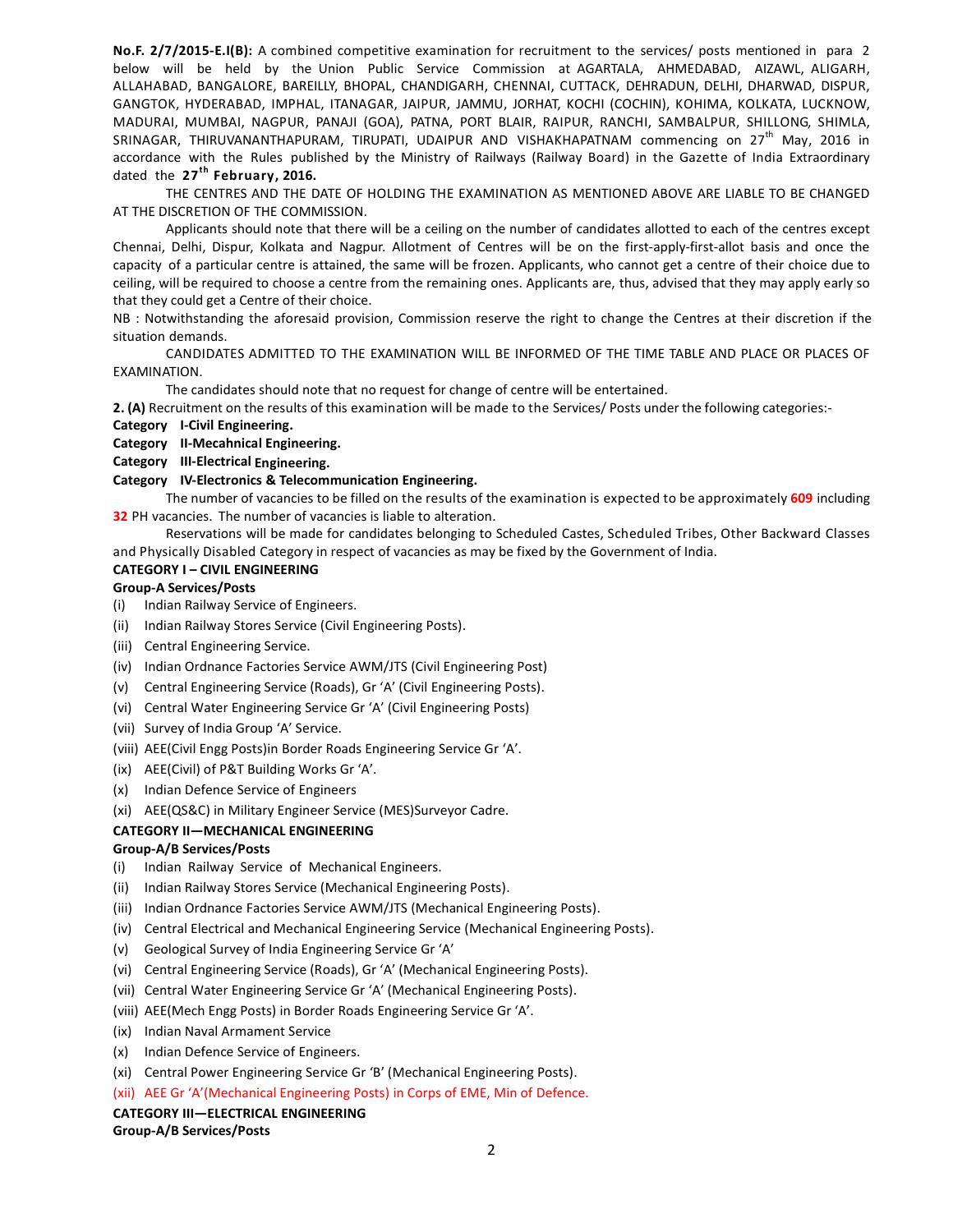- (i) Indian Railway Service of Electrical Engineers.
- (ii) Indian Railway Stores Service (Electrical Engineering Posts).
- (iii) Central Electrical and Mechanical Engineering Service (Electrical Engineering Posts).
- (iv) Indian Ordnance Factories Service AWM/JTS (Electrical Engineering Posts).
- (v) Indian Inspection Service (Asstt. Dir. Grade I).
- (vi) Indian Supply Service Gr 'A'.
- (vii) AEE(Electrical) of P&T Building Works Gr 'A'.
- (viii) Indian Naval Armament Service.
- (ix) Indian Defence Service of Engineers
- (x) Central Power Engineering Service Gr 'B' (Electrical Engineering Posts).
- (xi) AEE Gr 'A'(Electrical Engineering Posts) in Corps of EME, Min of Defence.

#### CATEGORY IV—ELECTRONICS AND TELECOMMUNICATION ENGINEERING

#### Group-A and B Services/Posts

- (i) Indian Railway Service of Signal Engineers.
- (ii) Indian Railway Stores Service (Telecommunication/Electronics Engineering Posts).
- (iii) Indian Inspection Service (Asst. Dir. Grade-I)
- (iv) Indian Telecommunication Service, Group 'A'.
- (v) Indian Radio Regulatory Service Gr 'A'
- (vi) Indian Ordnance Factories Service AWM/JTS (Electronics and Telecommunication Engineering Posts).
- (vii) Indian Naval Armament Service
- (viii)Junior Telecom Officer (General Central Service Group 'B', Gazetted, Non-Ministerial).
- (ix) Central Power Engineering Service Group 'B' (Electronics and Telecommunication Engineering Posts).
- (x) AEE Gr 'A'(Electronics and Telecommunication Engineering Posts) in Corps of EME, Min of Defence.

Note:- Recruitment to the Services/Posts mentioned above will be made on the basis of the scheme(s) of examination prescribed in Appendix-I to the Notice. Candidates who are declared qualified on the result of written part of the examination will be required to indicate their preference for Services/Posts at the appropriate time in the Detailed Application Form.

N.B. (i) —DEPARTMENTAL CANDIDATES ARE THE CANDIDATES ADMITTED TO THE EXAMINATION UNDER AGE RELAXATION VIDE RULE 5(B). SUCH CANDIDATES MAY GIVE THEIR PREFERENCES FOR THE SERVICES/POSTS IN OTHER MINISTRIES/DEPARTMENTS ALSO.

N.B. (ii)—Candidates admitted to the examination under the proviso to para3(III) will be considered only for the posts mentioned in the said proviso and their preference for other Services and Posts, if any, will be ignored.

N.B. (iii)—The candidates will be allotted to various Services/Posts strictly in accordance with their merit position, preferences exercised by them and number of vacancies, subject to their medical fitness.

2(B) A candidate may apply for admission to the examination in respect of anyone of the categories of the Services/Posts mentioned in para 2 above viz. Civil Engineering or Mechanical Engineering or Electrical Engineering or Electronics & Telecommunication Engineering.

#### 3. ELIGIBILITY CONDITIONS

- (I) Nationality:
- A candidate must be either:
- (a) a citizen of India, or
- (b) a subject of Nepal, or
- (c) a subject of Bhutan, or

(d) a Tibetan refugee who came over to India before the 1<sup>st</sup> January, 1962 with the intention of permanently settling in India, or (e) a person of Indian origin who has migrated from Pakistan, Burma, Sri Lanka or East African countries of Kenya, Uganda, the United Republic of Tanzania, Zambia, Malawi, Zaire and Ethiopia or from Vietnam with the intention of permanently setting in India.

Provided that a candidate belonging to categories (b), (c), (d) and (e) above shall be a person in whose favour a certificate of eligibility has been issued by the Government of India.

A candidate in whose case a certificate of eligibility is necessary, may be admitted to the examination but the offer of appointment may be given only after the necessary eligibility certificate has been issued to him/her by the Government of India.

#### (II) Age Limits:

(a)A candidate for this examination must have attained the age of 21 years and must not have attained the age of 30 years on the 1st January, 2016 i.e., he/she must have been born not earlier than 2nd January, 1986 and not later than 1st January, 1995. (b) The upper age-limit of 30 years will be relaxable upto 35 years in the case of Government servants of the following categories, if they are employed in a Department/ Office under the control of any of the authorities mentioned in column 1 below and apply for admission to the examination for all or any of the Service(s)/Post(s) mentioned in column 2, for which they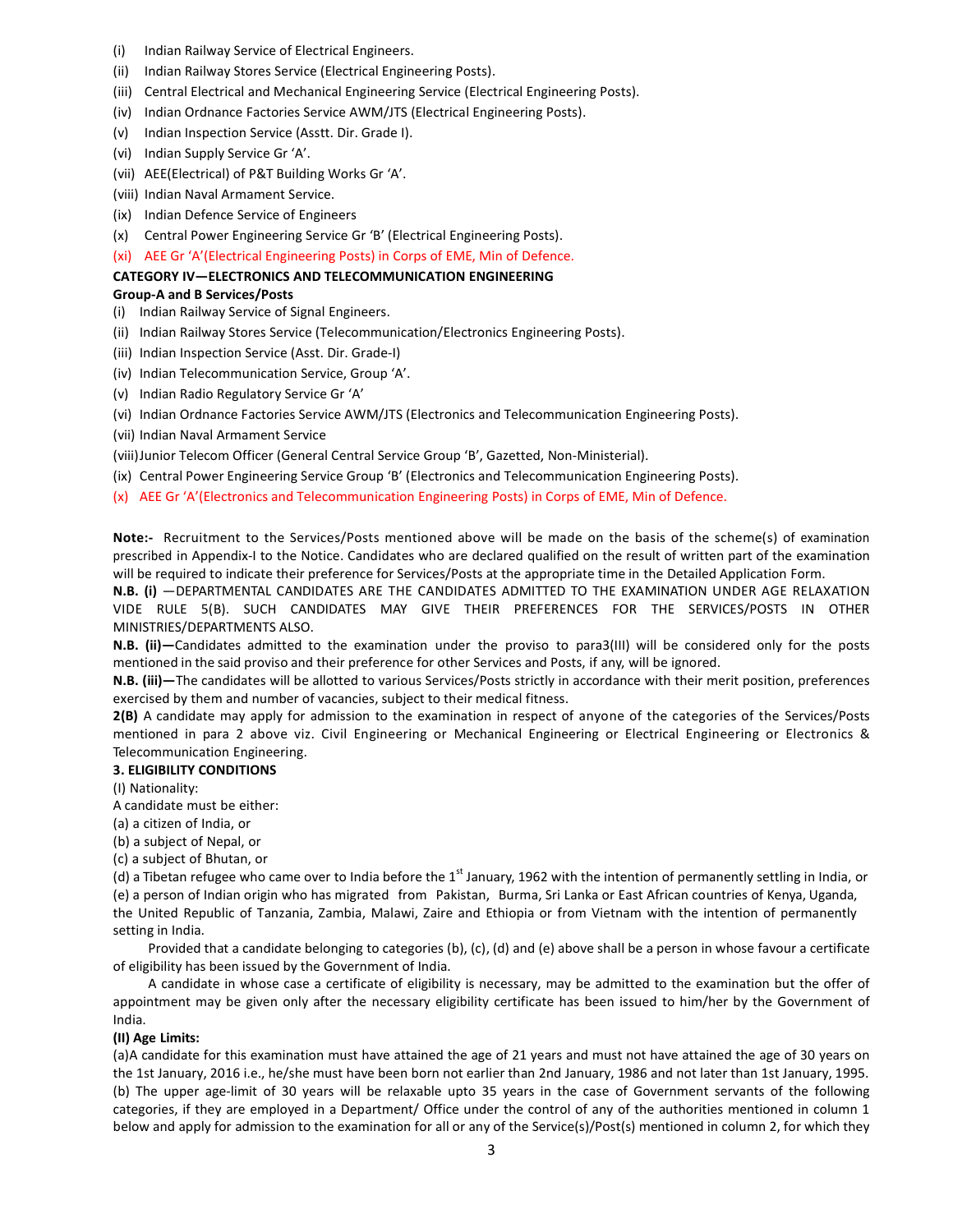are otherwise eligible.

(i) A candidate who holds substantively a permanent post in the particular Department/Office concerned. This relaxation will not be admissible to a probationer appointed against a permanent post in the Department/Office during the period of his probation. However, this relaxation will be admissible to a probationer so appointed provided he/she already retains a lien on a permanent post in a Department/Office under the control of any of the authorites mentioned in column 1 below.

(ii) A candidate who has been continuously in a temporary service on a regular basis in the particular Department/Office for at least 3 years on the  $1<sup>st</sup>$  January, 2016.

| Column <sub>1</sub>                      | Column <sub>2</sub>                                                                                                                                  |
|------------------------------------------|------------------------------------------------------------------------------------------------------------------------------------------------------|
| Ministry of Railways (Railway Board)     | I.R.S.E.                                                                                                                                             |
|                                          | I.R.S.M.E.                                                                                                                                           |
|                                          | I.R.S.E.E.                                                                                                                                           |
|                                          | I.R.S.S.E.                                                                                                                                           |
|                                          | I.R.S.S.                                                                                                                                             |
| Central Public Works Department          | C.E.S. Group 'A'                                                                                                                                     |
| Directorate General Ordnance Factories   | I.O.F.S. Group 'A'                                                                                                                                   |
| Central Electricity Authority            | C.P.E. Service Gr 'B'                                                                                                                                |
| Ministry of Road Transport and Highways  | Central Engineering Service Gr. 'A' (Roads)                                                                                                          |
| Ministry of Telecommunication and        | AEE of P&T Building Works Gr 'A' Service,                                                                                                            |
| Information Technology, Deptt. of        | Engineer in Indian Radio Regulatory Service Gr 'A'                                                                                                   |
| Telecommunication & Deptt. of Posts      | Indian Telecommunication Service Group 'A',                                                                                                          |
|                                          | J.T.O. (G.C.S. Gr. 'B')                                                                                                                              |
| Directorate General of Supplies and      | I.I.S. Gr $'A$ <sup>*</sup> ,                                                                                                                        |
| Disposals                                | LS.S. Gr 'A'                                                                                                                                         |
| <b>Central Water Commission</b>          | Central Water Engineering Service Gr 'A'                                                                                                             |
| Geological Survey of India               | Assistant Executive Engineer Gr 'A'                                                                                                                  |
| Min of Science and Technology, Deptt. of | Survey of India Gr 'A' Service                                                                                                                       |
| Science and Technology                   |                                                                                                                                                      |
| Border Roads Organisation                | BRES Gr. 'A'                                                                                                                                         |
| <b>Indian Navy</b>                       | <b>Indian Naval Armament Service</b>                                                                                                                 |
| Military Engineer Services               | Indian Defence Service of Engineers (IDSE) Group 'A'<br>AEE(QS&C( in Military Engineer Service (MES) Surveyor Cadre                                  |
| Corps of Electronics and Mechanical      | AEE Gr 'A'(Mech. Engg. Posts) in Corps of EME, Min of Defence,                                                                                       |
| Engineering, Min of Defence.             | AEE Gr 'A'(Elect. Engg. Posts) in Corps of EME, Min of Defence,<br>AEE Gr 'A'(Electronics & Telecom. Engg. Posts) in Corps of EME,<br>Min of Defence |

Note.— The period of apprenticeship if followed by appointment against a working post on the Railways may be treated as Railway Service for the purpose of age concession.

(c) The upper age-limit prescribed above will be further relaxable :

(i) Up to maximum of five years if a candidate belongs to a Scheduled Caste or a Scheduled Tribe.

(ii) Up to maximum of three years in the case of candidates belonging to Other Backward Classes who are eligible to avail of reservation applicable to such candidates. The closing date fixed for the receipt of the application will be treated as the date for determining the OBC status (including that of creamy layer) of the candidates.

(iii) Up to maximum of five years if a candidate had ordinarily been domiciled in the State of Jammu and Kashmir during the period from the 1st January, 1980 to the 31st day of December, 1989.

(iv) Up to maximum of three years, in the case of Defence Services personnel, disabled in operations during hostilities with any foreign country or in a disturbed area, and released as a consequence thereof.

(v) Up to maximum of five years in the case of Ex-servicemen including Commissioned Officers and ECOs/SSCOs, who have rendered at least five years Military Service as on  $1<sup>st</sup>$  January, 2016 and have been released (i) on completion of assignment (including those whose assignment is due) to be completed within one year from 1<sup>st</sup> January, 2016 otherwise than by way of dismissal or discharge on account of misconduct or inefficiency, or (ii) on account of physical disability attributable to Military Service, or (iii) on invalidment.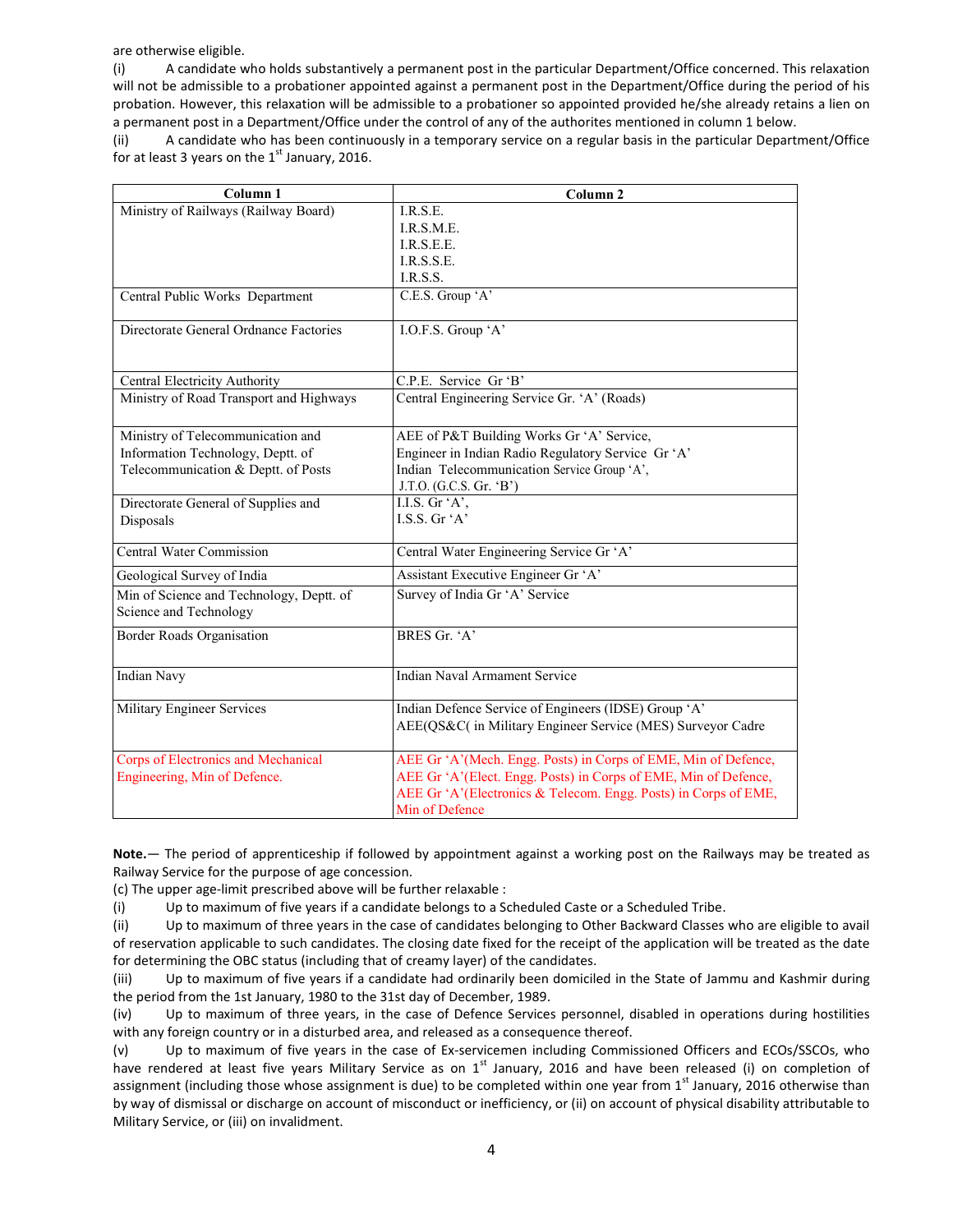(vi) Up to maximum of five years in the case of ECOs/ SSCOs who have completed an initial period of assignment of five years of Military Service as on 1<sup>st</sup> January, 2016 and whose assignment has been extended beyond five years and in whose case the Ministry of Defence issues a certificate that they can apply for civil employment and they will be released on three months notice on selection from the date of receipt of offer of appointment.

(vii) Up to a maximum of 10 years in the case of deaf-mute and Orthopaedically handicapped persons.

Note I: Candidates belonging to the Scheduled Castes and the Scheduled Tribes and Other Backward Classes who are also covered under any other clauses of Para 3(II)(c) above, viz., those coming under the category of Ex-servicemen, persons domiciled in the State of J&K, deaf-mute and orthopaedically handicapped etc. will be eligible for grant of cumulative relaxation under both the categories.

Note II : The term ex-servicemen will apply to the persons who are defined as Ex-servicemen in the Ex-servicemen (Reemployment in Civil Services and Posts) Rules, 1979, as amended from time to time.

Note III : The age concession under Para 3(ii)(c)(v) and (vi) will not be admissible to Ex-Servicemen and Commissioned Officers including ECOs/SSCOs, who are released on own request.

Note IV : Notwithstanding the provision of age relaxation under Para 3(ii)(c)(vii) above, a physically handicapped candidate will be considered to be eligible for appointment only if he/she (after such physical examination as the Government or appointing authority, as the case may be, may prescribe) is found to satisfy the requirements of physical and medical standards for the concerned Service/ Posts to be allocated to the physically handicapped candidate by the Government.

Note V : A candidate will be eligible to get the benefit of community reservation only in case the particular caste to which the candidates belong is included in the list of reserved communities issued by the Central Government. If a candidate indicates in his/her application form for Engineering Services Examination that he/she belongs to General category but subsequently writes to the Commission to change his/her category to a reserved one, such request shall not be entertained by the Commission.

Candidates seeking reservation/relaxation benefits available for SC/ST/OBC/PH/Ex-Servicemen must ensure that they are entitled to such reservation/relaxation as per eligibility prescribed in the Rules/Notice. They should be in possession of all the requisite certificates in the prescribed format in support of their claim as stipulated in the Rules/Notice for such benefits, and these certificates should be dated earlier than the due date (closing date) of the application (Prescribed Format of Disability Certificate should be submitted by Physically Handicapped candidates as per Form IV of Department of Personnel & Training's Office Memorandum No. 36035/1/2012-Estt.(Res.) dated 29.11.2013 as at Annexure-III).

While the above principle will be followed in general, there may be a few cases where there was a little gap (say 2-3 months) between the issuance of a Government Notifications enlisting a particular community in the list of any of the reserved communities and the date of submission of the application by the candidate. In such cases the request of change of community from General to Reserved may be considered by the Commission on merit.

N.B.—The candidature of a person who is admitted to the examination under the age concession mentioned in Para 3(II)(b) above shall be cancelled if, after submitting his/her application he/she resigns from service or his/her services are terminated by his/her department/office either before or after taking the examination. He/she will, however, continue to be eligible if he/she is retrenched from the service or post after submitting his/her application. A candidate who after submitting his/her application to the department is transferred to other department/office will be eligible to compete under departmental age concession.

SAVE AS PROVIDED ABOVE THE AGE LIMITS PRESCRIBED CAN IN NO CASE BE RELAXED.

The date of birth accepted by the Commission is that entered in the Matriculation or Secondary School Leaving Certificate or in a certificate recognised by an Indian University as equivalent to Matriculation or in an extract from a Register of matriculates maintained by a University, and that extract must be certified by the proper authority of the University or in the Higher Secondary or an equivalent examination certificate. These certificates are required to be submitted along with the Detailed Application Forms which will be required to be sub- mitted by the candidates who qualify on the result of the written part of the examination.

No other document relating to age like horoscopes, affidavits, birth extracts from Municipal Corporation, service records and the like will be accepted. The expression Matriculation/Secondary Examination Certificate in this part of the instruction includes the alternative certificates mentioned above.

NOTE 1 : CANDIDATES SHOULD NOTE THAT ONLY THE DATE OF BIRTH AS RECORDED IN THE MATRICULATION/SECONDARY EXAMINATION CERTIFICATE OR AN EQUIVALENT CERTIFICATE ON THE DATE OF SUBMISSION OF APPLICATION WILL BE ACCEPTED BY THE COMMISSION AND NO SUBSEQUENT REQUEST FOR ITS CHANGE WILL BE CONSIDERED OR GRANTED.

NOTE 2 : CANDIDATE SHOULD ALSO NOTE THAT ONCE A DATE OF BIRTH HAS BEEN CLAIMED BY THEM AND ENTERED IN THE RECORDS OF THE COMMISSION FOR THE PURPOSE OF ADMISSION TO AN EXAMINATION, NO CHANGE WILL BE ALLOWED SUBSEQUENTLY (OR AT ANY OTHER EXAMINATION OF THE COMMISSION) ON ANY GROUND WHATSOEVER.

NOTE 3:- CANDIDATES SHOULD EXERCISE DUE CARE WHILE ENTERING THEIR DATE OF BIRTH IN THE RESPECTIVE COLUMN OF THE APPLICATION FORM. IF ON VERIFI- CATION AT ANY SUBSEQUENT STAGE, ANY VARIATION IS FOUND IN THEIR DATE OF BIRTH FROM THE ONE ENTERED IN THEIR MATRICU- LATION OR EQUIVALENT EXAMINA- TION CERTIFICATE, DISCIPLINARY ACTION WILL BE TAKEN AGAINST THEM BY THE COMMISSION UNDER THE RULES.

## (III) Minimum Educational Qualification:

For admission to the examination, a candidate must have –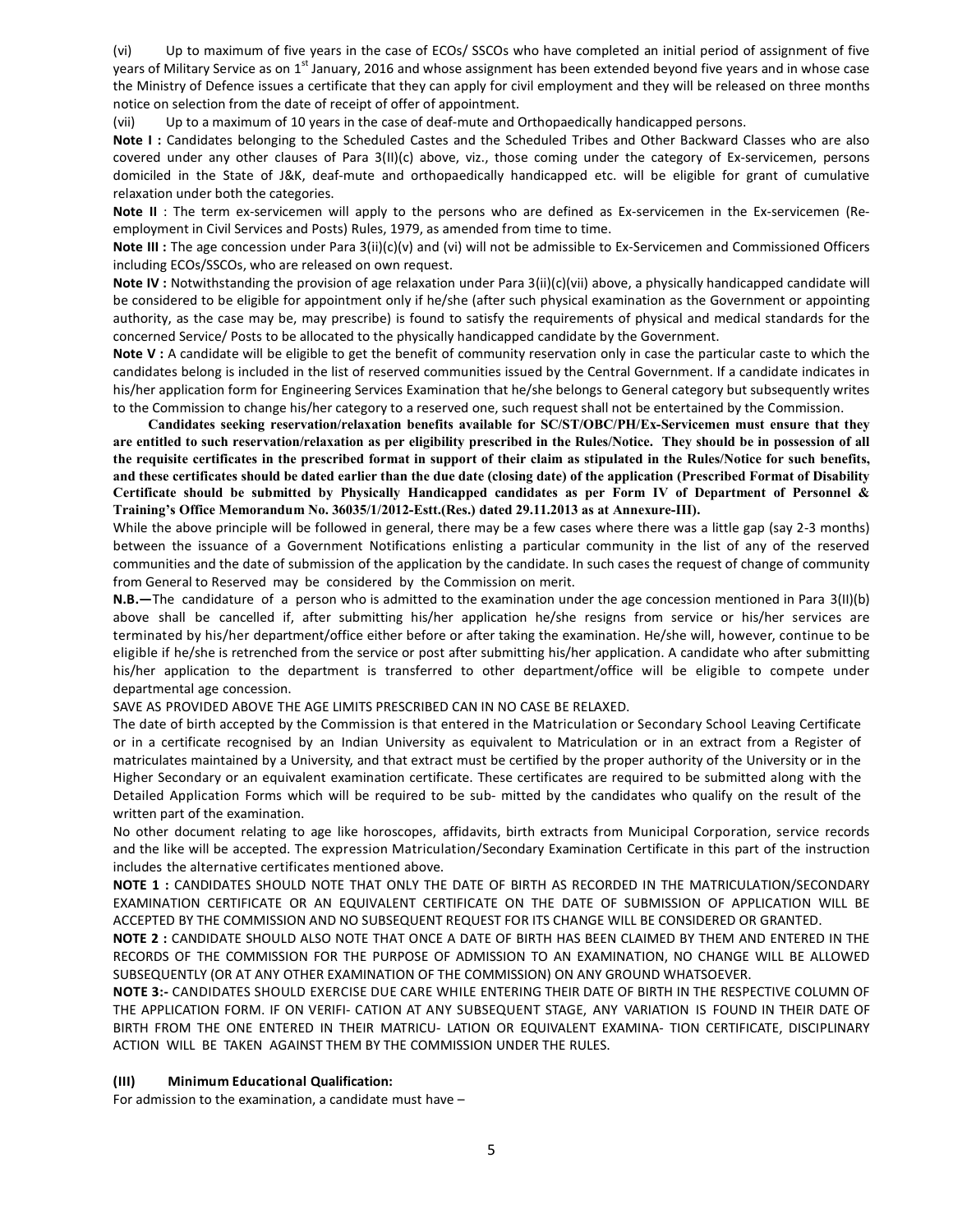(a) obtained a degree in Engineering from a University incorporated by an Act of the Central or State Legislature in India or other Educational Institutions established by an Act of Parliament or declared to be deemed as Universities under Section 3 of the University Grants Commission Act, 1956; or

(b) passed Sections A and B of the Institution Examinations of the Institution of Engineers (India); or

(c) obtained a degree/diploma in Engineering from such foreign University/College/Institution and under such conditions as may be recognised by the Government for the purpose from time to time, or

(d) passed Graduate Membership Examination of the Institution of Electronics and Telecommunication Engineers (India); or

(e) passed Associate Membership Examination Parts II and III/Sections A and B of the Aeronautical Society ofIndia; or

(f) passed Graduate Membership Examination of the Institution of Electronics and Radio Engineers, London held after November, 1959

Provided that a candidate for the post of Indian Naval Armament Service (Electronics Engineering Posts) and Indian Radio Regulatory Service Gr 'A' may possess any of the above qualifications or the qualification mentioned below namely:-

M.Sc. degree or its equivalent with Wireless Communication, Electronics, Radio Physics or Radio Engineering as a special subject.

NOTE-1 A candidate who has appeared at an examination the passing of which would render him/her educationally qualified for this examination, but has not been informed of the result, may apply for admission to the examination. A candidate who intends to appear at such a qualifying examination may also apply. Such candidates will be admitted to the examination, if otherwise eligible, but their admission would be deemed to be provisional and subject to cancellation, if they do not produce proof of having passed the requisite qualifying examination along with the Detailed Application Form which will be required to be submitted by the candidates who qualify on the result of written part of the examination.

NOTE-2 In exceptional cases, the Commission may treat a candidate, who has not any of the qualifications prescribed in this rule, as educationally qualified provided that he/she has passed examinations conducted by other institutions the standard of which in the opinion of the Commission justifies his/her admission to the examination.

NOTE-3 A candidate who is otherwise qualified but who has taken a degree from a foreign University which is not recognised by Government, may also apply to the Commission and may be admitted to the examination at the discretion of the Commission.

## (IV) Medical Examination

Candidates finally recommended by the Commission on the basis of Engineering Services Examination, 2016 shall be required to undergo medical examination.

(a) Every candidate, on being finally recommended by Commission will be required to undergo medical examination as and when so decided by the Ministry of Railways (Railway Board) irrespective of the fact that he/she has appeared for such medical examination in the past and found fit/unfit on the basis of earlier examination.

(b) The medical examination will be conducted at various Railway Hospitals under Ministry of Railways (Railway Board). Other additional instructions for candidates are listed at Annexure-II. The findings of the Railways Medical Board will be taken as final and binding for all allotment purposes.

## (V) Physical standards

Candidates must be physically fit according to physical standards for admission to Engineering Services Examination, 2016 as per guidelines given in Appendix-II of the Rules for the Engineering Services Examination, 2016 published in the Gazette of India Extraordinary dated 27.02.2016.

## 4. FEE:

Candidates (excepting Female/SC/ST/ PH who are exempted from payment of fee) are required to pay a fee of Rs.200/- (Rupees Two hundred only) either by depositing the money in any Branch of SBI by cash or by using net banking facility of State Bank of India/State Bank of Bikaner & Jaipur/State Bank of Hyderabad/State Bank of Mysore/State Bank of Patiala/State Bank of Travancore or by using Visa/Master Credit/Debit card.

Note : 1 Applicants who opt for "Pay by cash" mode should print the system generated Pay-in slip during Part-II reg- istration and deposit the fee at the counter of SBI Branch on the next working day only. "Pay by cash"mode option will be deactived at 23.59 hours of 24.03.2016 i.e. one day before the closing date ; however, applicants who have generated their Pay-in-slip before it is de-activated may pay at the counter of SBI Branch during banking hours on the closing date. Such applicants who are unable to pay by cash on the closing date i.e. during banking hours to SBI Branch, for reason whatsoever, even if holding a valid Pay-in-slip, will have no other offline option but to opt for online Debit/Credit Card or Internet Banking Payment mode on the closing date i.e. till 23.59 hours of 25.03.2016.

Note : 2 Candidates should note that payment of examination fee can be made only through the modes prescribed above. Payment of fee through any other mode is neither valid nor acceptable. Applications submitted without the prescribed fee/mode (unless remission of fee is claimed) shall be summarily rejected.

Note : 3 Fee once paid shall not be refunded under any circumstances nor can the fee be held in reserve for any other examination or selection.

Note : 4 For the applicants in whose case payments details have not been received from the bank, they will be treated as fictitious payment cases and their applications will be rejected in the first instance. A list of all such applicants shall be made available on the Commission website within two weeks after the last day of submission of online application. The applicants shall be required to submit the proof of their fee payment within 10 days from the date of such communication either by hand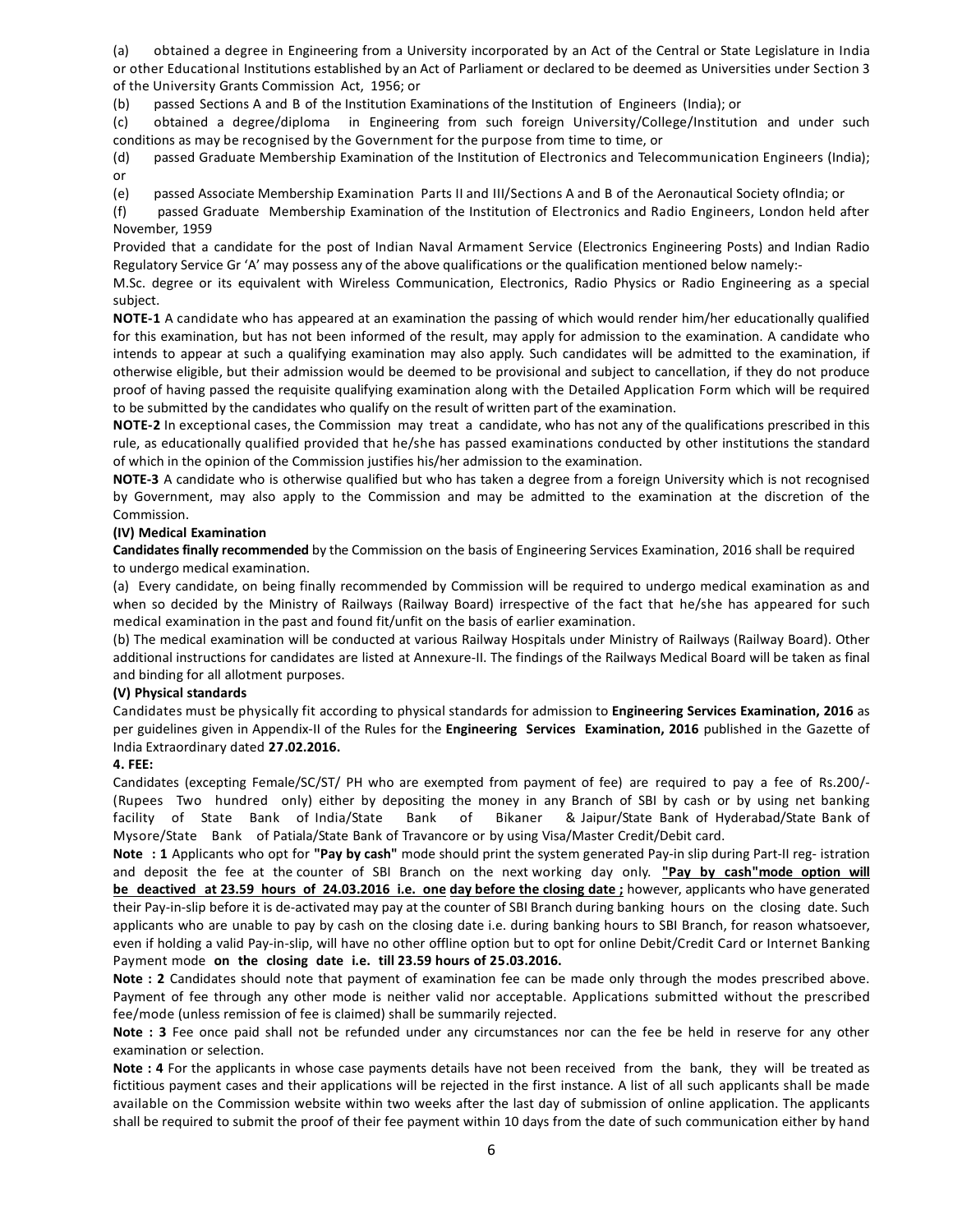or by speed post to the Commission. On receipt of documentary proof, genuine fee payment cases will be considered and their applications will be revived, if they are other- wise eligible.

ALL FEMALE CANDIDATES AND CANDIDATES BELONGING TO SCHEDULED CASTES/SCHEDULED TRIBES/PHYSICALLY HANDI-CAPPED CATEGORIES ARE EXEMPTED FROM PAYMENT OF FEE. NO FEE EXEMPTION IS, HOWEVER, AVAILABLE TO OBC CANDIDATES AND THEY ARE REQUIRED TO PAY THE PRESCRIBED FEE IN FULL.

Physically handicapped persons are exempted from the payment of fee provided they are otherwise eligible for appointment to the Services/Posts to be filled on the results of this examination on the basis of the standards of medical fitness for these Services/Posts (including any concessions specifically extended to the physically handicapped). A physically handicapped candidate claiming age relaxation/fee concession will be required by the Commission to submit along with their Detailed Application Form, a certified copy of the certificate from a Government hospital/Medical Board in support of his claim for being physically handicapped.

NOTE: Notwithstanding the aforesaid provision for age relaxation/fee exemption, a physically handicapped candidate will be considered to be eligible for appointment only if he/she (after such physical examination as the Government or the appointing authority, as the case may be, may prescribe) is found to satisfy the requirements of physical and medical standards for the concerned Services/Posts to be allocated to Physically Handicapped candidates by the Government.

NOTE : Applications without the pre- scribed fee (unless remission of fee is claimed) shall be summarily rejected.

#### 5. HOW TO APPLY:

(a) Candidates are required to apply Online using the link www.upsc online.nic.in. Detailed instructions for filling up online applications are avail- able on the above mentioned website.

(b) The applicants are advised to submit only single application; however, if due to any unavoidable situation, if he/she submits another/multiple applications, then he/ she must ensure that application with the higher RID is complete in all respects like applicants' details, examination centre, photograph, signature, fee etc. The applicants who are submitting multiple applications should note that only the applications with higher RID (Registration ID) shall be entertained by the Commission and fee paid against one RID shall not be adjusted against any other RID.

(c) All candidates, whether already in Government Service, or in Government owned industrial undertakings or other similar organisations or in private employment, should apply online direct to the Commission.

Persons, already in Government service whether in a permanent or temporary capacity or as work-charged employees other than causal or daily rated employees or those serving under public enterprises are, however, required to inform their Head of Office/Department that they have applied for the Examination. Candidates should note that in case communication is received from their employer by the Commission withholding permission to the candidates applying for/appearing at the Examination, their application will be liable to be rejected/ candidature will be liable to be cancelled.

NOTE 1 : WHILE FILLING IN HIS/HER APPLICATION FORM, THE CANDIDATE SHOULD CAREFULLY DECIDE ABOUT HIS/HER CHOICE FOR THE CENTRE AND ENGINEERING DISCIPLINE FOR THE EXAMINATION.

IF ANY CANDIDATE APPEARS AT A CENTRE/ENGINEERING DISCIPLINE OTHER THAN THE ONE INDICATED BY THE COMMISSION IN HIS/HER E- ADMISSION CERTIFICATE PAPERS OF SUCH A CANDIDATE WILL NOT BE VALUED AND HIS/HER CANDIDATURE WILL BE LIABLE TO CANCELLATION.

NOTE 2: SUITABLE PROVISIONS FOR INFORMATION REGARDING USE OF SCRIBES BY THE BLIND CANDIDATES AND CANDIDATES WITH LOCOMOTOR DISABILITY AND CEREBRAL PALSY WHERE DOMINANT (WRITING) EXTREMITY IS AFFECTED TO THE EXTENT OF SLOWING THE PERFORMANCE OF FUNCTION (MINIMUM OF 40% IMPAIRMENT) HAVE BEEN MADE IN THE ONLINE APPLICATION.

NOTE 3: INCOMPLETE OR DEFECTIVE APPLICATIONS SHALL BE SUMMARILY REJECTED. NO REPRESENTATION OR CORRESPONDENCE REGARDING SUCH REJECTION SHALL BE ENTERTAINED UNDER ANY CIRCUMSTANCES.

## CANDIDATES ARE NOT REQUIRED TO SUBMIT HARD COPY/PRINT OUT OF THEIR APPLICATION TO THE COMMISSION AT THIS STAGE.

The candidates applying for the Examination should ensure that they fulfil all the eligibility conditions for admission to the Examination. Their admission at all the stages of examination for which they are admitted by the Commission viz. Written Examination and Interview Test will be purely provisional, subject to their satisfying the prescribed eligibility conditions. If on verification at any time before or after the written examination or Interview Test, it is found that they do not fulfil any of the eligibility conditions, their candidature of the Examination will be cancelled by the Commission. Candidates are requested to keep ready the attested copies of the following documents for submission to the Commission soon after the declaration of the results of the written Examination which is likely to be declared in the month of December, 2016.

- 1. Certificate of Age.
- 2. Certificate of Educational Qualification.
- 3. Certificate in support of claim to belong to Scheduled Castes, Scheduled Tribes and Other Backward Classes, wherever applicable.
- 4. Certificate in support of claim for age/ fee concession, wherever applicable.

Immediately after the declaration of the written results successful candidates will be intimated by the Commission electronically and they shall be asked to submit Detailed Application Form (DAF) online. The successful candi- dates have to send the printout of this DAF with each page duly signed along with the attested copies of the above mentioned certificates to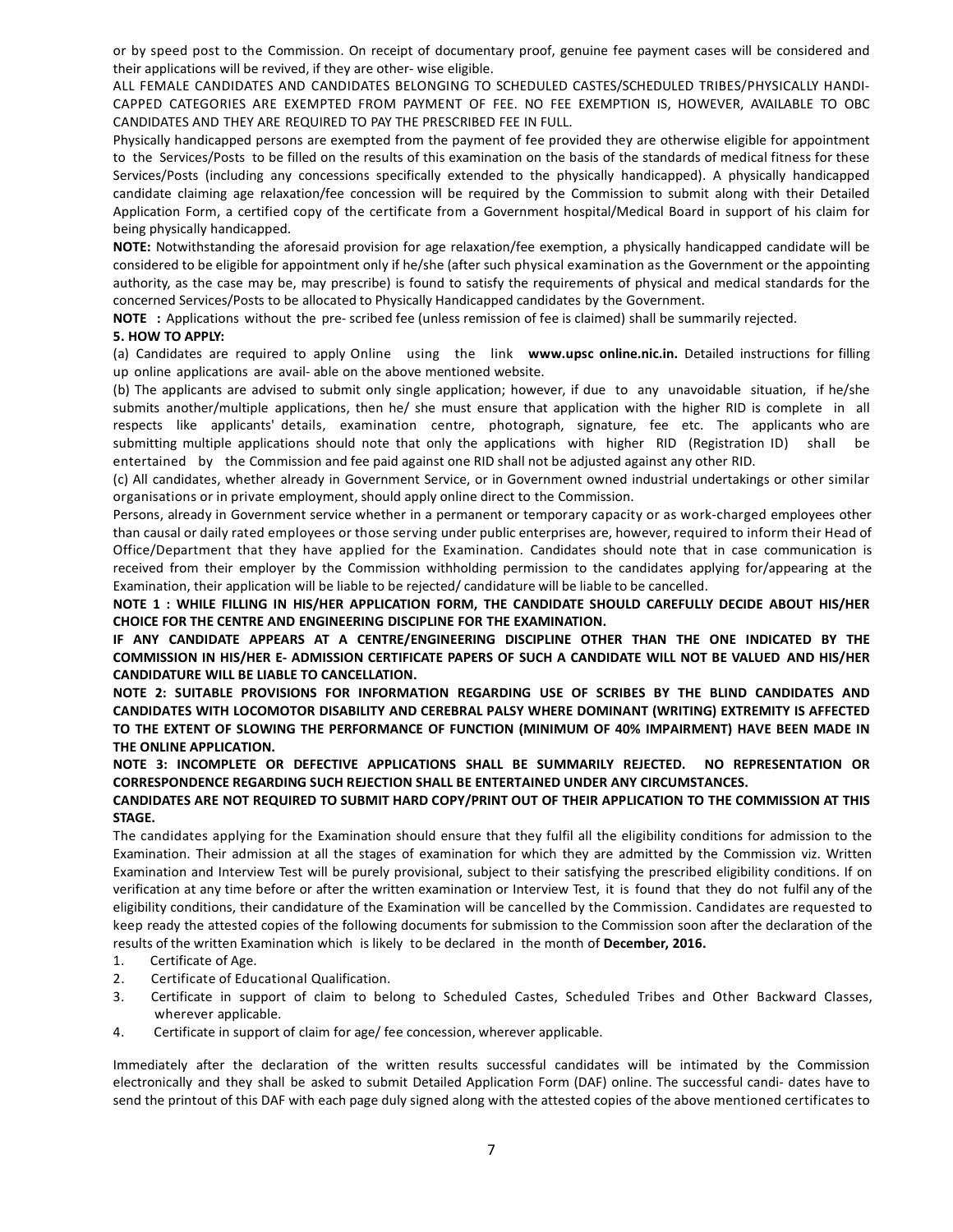the Commission at that time. Orginals will have to be produced at the time of interview. The interview letter to the candidates may also be issued electronically.

If any of their claims is found to be incorrect, they may render themselves liable to disciplinary action by the Commission in terms of Rule 11 of the Rules for Engineering Services Examination, 2016 notified in the Gazette of India Extraordinary dated 27<sup>th</sup> February, 2016 and also reproduce below:

A Candidate who is or has been declared by the Commission to be guilty of :—

- (i) obtaining support for his candidatures by any means; or
- (ii) impersonating; or
- (iii) procuring impersonation by any person; or
- (iv) submitting fabricated documents or documents which have been tampered with; or
- (v) making statements which are incorrect or false or suppressing material information; or
- (vi) resorting to any other irregular or improper means in connection with his candidature for the examination; or
- (vii) using unfair means during the examination; or
- (viii) writing irrelevant matter including obscene language or pornographic matter in the script(s); or
- (ix) misbehaving in any other manner in the examination hall; or
- (x) harassing or doing bodily harm to the staff employed by the Commission for the conduct of their examination; or

(xi) being in possession of or using any cellular/mobile phone/pager/bluetooth or any electronic equipment or device or any, other equipment capable of being used as a communication device during the examination; or

(xii) violating any of the instructions issued to candidates alongwith their admission certificate permitting them to take the examination; or

(xiii) attempting to commit or as the case may be abetting the commission of all or any of the acts specified in the foregoing clauses.

May in addition to rendering himself liable to criminal prosecution be liable—

- (a) to be disqualified by the Commission from the examination for which he is a candidate; and/or
- (b) to be debarred either permanently or for a specified period—
- (i) by the Commission from any examination or selection held by them;
- (ii) by the Central Government, from any employment under them; and
- (c) if he is already in service under the Government, to disciplinary action under the appropriate rules :
- Provided that no penalty under this rule shall be imposed except after—

(i) giving the candidate an opportunity of making such representation in writing as he may wish to make in that behalf; and

(ii) taking the representation if any submitted by the candidate, within the period allowed to him, into consideration.

## 6. LAST DATE FOR SUBMISSION OF APPLICATIONS:

The Online Applications can be filled upto 25<sup>th</sup> March, 2016 till 11.59 PM after which the link will be disabled.

## 7. CORRESPONDENCE WITH COMMISSION:

The Commission will not enter into any correspondence with the candidates about their candidature except in the following cases :

(i) The eligible candidates shall be issued an e-Admission Certificate three weeks before the commencement of the examination. The e-Admission Certificate will be made available in the UPSC website [www.upsc. gov.in] for downlading by candidates. No Admission Certificate will be sent by post. For downloading the e- Admission Certificate/ e-Admit Card the Candidate must have his/her vital parameters like RID & Date of Birth or Roll No. (if received & date of birth or father's name) available with him/her.

(ii) If a candidate does not receive his/her e-admit card or any other communication regarding his/her candidature for the examination two week before the commencement of the examination, he/she should at once contact the Commission. Information in this regard can also be obtained from the Facilitation Counter located in the Commission's Office either in person or over phone Nos. 011-23381125/011-23385271/011-23098543. In case no communication is received in the Commission's Office from the candidate regarding non-receipt of his/her e-Admission Certificate at least one week before the examination, he/she himself/herself will be solely responsible for non-receipt of his/her e-Admission certificate.

No candidate will ordinarily be allowed to take the examination unless he/she holds e-Admission Certificate for the examination. On receipt of e-Admission Certificate, check it carefully and bring discrepancies/error, if any, to the notice of UPSC immediately.

The candidates should note that their admission to the examination will be purely provisional based on the information given by them in the Application Form. This will be subject to verification of all the eligibility conditions by the UPSC.

(iii) The mere fact that an e- Admission Certificate of admission to the Examination has been issued to a candidate will not imply that his/her candidature has been finally cleared by the Commission, or that the entries made by the candidate in his/her application for the Examination have been accepted by the Commission as true and correct. Candidates may note that the Commission takes up the verification of eligibility conditions of a candidate, with reference to original documents, only after the candidate has qualified for Interview or Personality Test on the result of the written part of the examination. Unless candidature is formally confirmed by the Commission, it continues to be provisional.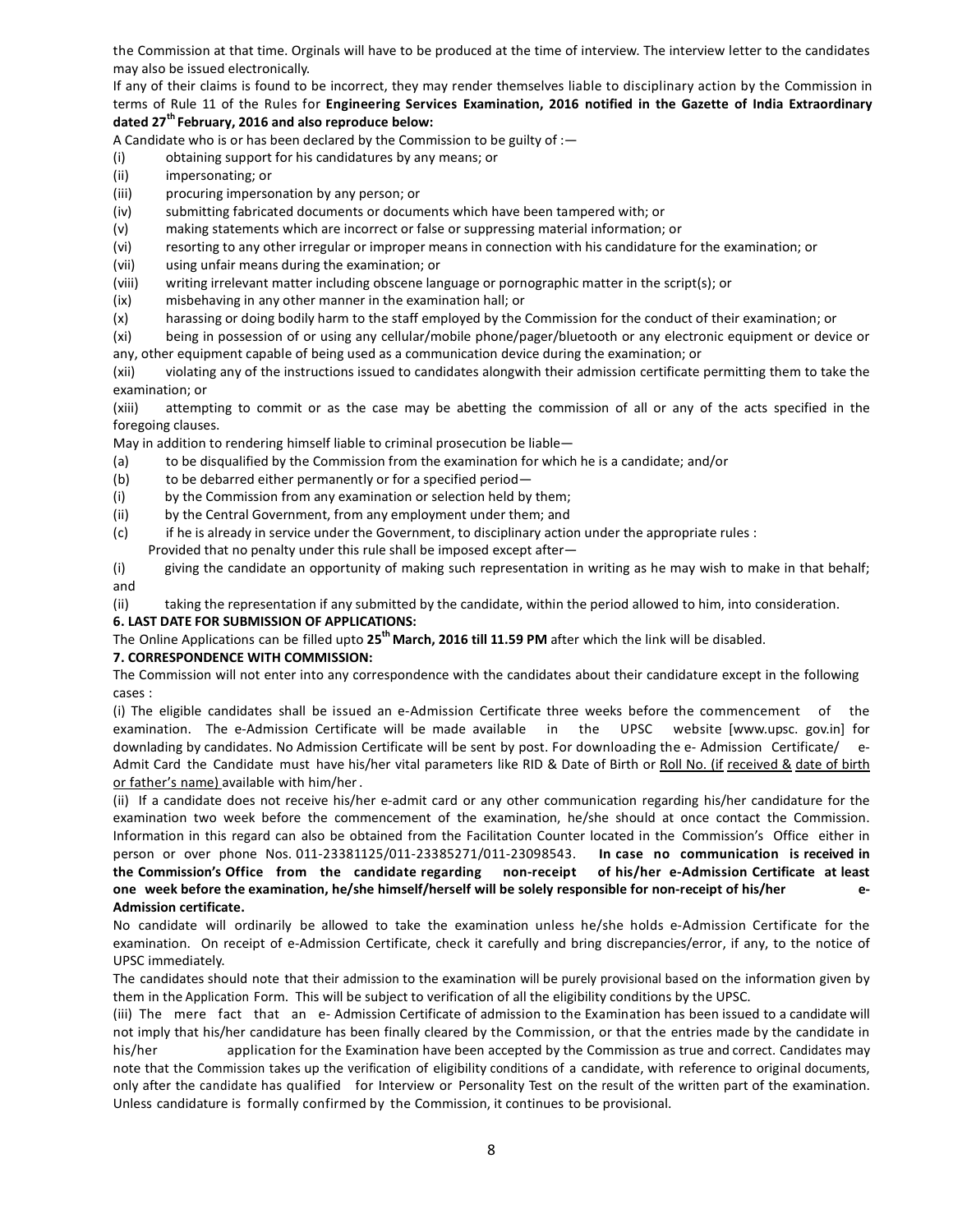The decision of the Commission as to the acceptance of the application of a candidate and his/her eligibility or otherwise for admission to the Examination shall be final. Candidates should note that the name in the Admission Certificate, in some cases may be abbreviated due to technical reasons.

(iv) If a candidate receives an e- Admission Certificate in respect of some other candidate on account of handling error, the same should be immediately brought to the notice of Commission with a request to issue the correct e-Admission Certificate. Candidates may note that they will not be allowed to take the examination on the strength of an e-Admission Certificate issued in respect of another candidate.

## (v) Candidates must ensure that their e-mail ids given in their applications are valid and active.

IMPORTANT: ALL COMMUNICATIONS TO THE COMMISSION SHOULD INVARIABLY CONTAIN THE FOLLOWING PARTICULARS:

- 1. NAME AND YEAR OF THE EXAMINATION.
- 2. REGISTRATION ID (RID).
- 3. ROLL NO. (IF RECEIVED).
- 4. NAME OF CANDIDATE IN FULL ANDIN BLOCK LETTERS.
- 5. VALID AND ACTIVE E-MAIL ADDRESS
- 6. COMPLETE POSTAL ADDRESS AS GIVEN IN THE APPLICATION.
- N.B. (i) COMMUNICATIONS NOT CONTAINING THE ABOVE PARTICULARS MAY NOT BE ATTENDED TO.

## N.B.(II) IF A LETTER/COMMUNICATION IS RECEIVED FROM A CANDIDATE AFTER AN EXAMINATION HAS BEEN HELD AND IT DOES NOT GIVE HIS/HER FULL NAME AND ROLL NUMBER, IT WILL BE IGNORED AND NO ACTION WILL BE TAKEN THEREON. 8. Details of the categories/sub categories of disabilities (functional classification and Physical Requirements) identified for the various Services/posts:-

"For being considered against the vacancies reserved for them, the physically disabled persons should have disability of forty per cent (40%) or more. The functional classification in their case shall be consistent with the requirements of the concerned services/posts as detailed in Annexure-I. However, such candidates shall be required to meet the physical requirements/abilities as detailed in Annexure-I and to submit Disability Certificate in the prescribed format as detailed in Annexure-III..

#### Annexure-I

#### A List of Services/Posts identified suitable for Physically Disabled Category along with the physical requiremeats and functional classifications\*.

| Sl. No.          | <b>Name of Services</b>                                        | <b>Functional</b><br>Classification | <b>Physical Requirements</b>     |
|------------------|----------------------------------------------------------------|-------------------------------------|----------------------------------|
|                  | <b>Category I-Civil Engineering</b>                            |                                     |                                  |
| 1.               | Indian Railway Service of Engineers                            | OA or OL or HI                      | S, ST, BN, W, SE, MF, C, R, W&RW |
| $\overline{2}$ . | <b>Indian Railway Stores Service</b>                           | OA or OL or HI                      | S, ST, BN, W, SE, MF, C, R, W&RW |
| 3.               | Central Engineering Service                                    | OA or OL or HI                      | As per MOSJ $&$ E instructions   |
| 4.               | Indian Defence Service of Engineers (Civil Engg.)              | PD or OA                            | B,S,ST,W,SE,H&RW                 |
| 5.               | Indian Ordnance Factories Service(Civil Engg. Br.)             | OA or PD                            | B, S, ST, W, SE&H                |
| 6                | Central Water Engineering Service Gr 'A'                       | OA or OL                            | S, ST, BN, W, SE, MF, C, R, W&RW |
| 7.               | Central Engineering Service (Roads) Gr. A                      | OA or OL or PD/HI                   | B,S,ST,W,SE,H,RW,D,&W            |
| 8.               | AEE in P & T Build. Works Gr. A                                | ΟA                                  | MF,PP,L,KC,BN,S,ST,W,SE,H&RW     |
| 9.               | AEE (Civil) in Border Roads Organization                       | <b>OA</b>                           | B,S,ST,W,SE,H&RW                 |
| 10.              | AEE (QS&C) in Military Engineer Service(MES)<br>Surveyor Cadre | PD or OA                            | B.S.ST.W.SE.H&RW                 |
|                  | <b>Category II-Mechnical Engineering</b>                       |                                     |                                  |
| 1.               | Indian Railway Service of Mechanical Engineers                 | OA or OL                            | S, ST, BN, W, SE, MF, C, R, W&RW |
| $\overline{2}$ . | Indian Railway Store Service                                   | OA or OL or HI                      | S, ST, BN, W, SE, MF, C, R, W&RW |
| 3.               | Central Water Engineering Service Gr 'A'                       | OA or OL                            | S, ST, BN, W, SE, MF, C, R, W&RW |
| 4.               | Central Power Engg. Service Gr. A&B<br>(Mech. Engg. Posts)     | <b>OL</b>                           | ST, S, SE, MF, BN, KC, H&C       |
| $\overline{5}$ . | Indian Ordnance Factories Service<br>(Mech. Engg. Branch)      | HI(PD) or OA or OL                  | B, SE, H&W                       |
| 6.               | <b>Indian Naval Armament Service</b>                           | <b>OL</b>                           | S, SE, H&RW                      |
| 7.               | Assistant Executive Engr. in the corps of EME                  | <b>PD</b>                           | F,PP,L,KC,B,S,ST,W,SE&RW         |
| 8.               | Asstt. Naval Store Officer in Indian Navy                      | <b>OL</b>                           | S, SE, H&RW                      |
| 9.               | Central Electrical & Mechanical Engineering<br>Service         | OL or HI                            | As per MOSJ&E instructions       |
| 10.              | Geological Survey of India Engineering Service Gr 'A'          | <b>PD</b>                           | KC                               |
| 11.              | Indian Supply Service Gr 'A' (Mech. Engg.)                     | OA or OL                            | MF,PP,L,KC,BN,S,ST,W,RW&C        |
| 12.              | Indian Defence Service of Engineers                            | PD or OA                            | B,S,ST,B,W,SE,H&RW               |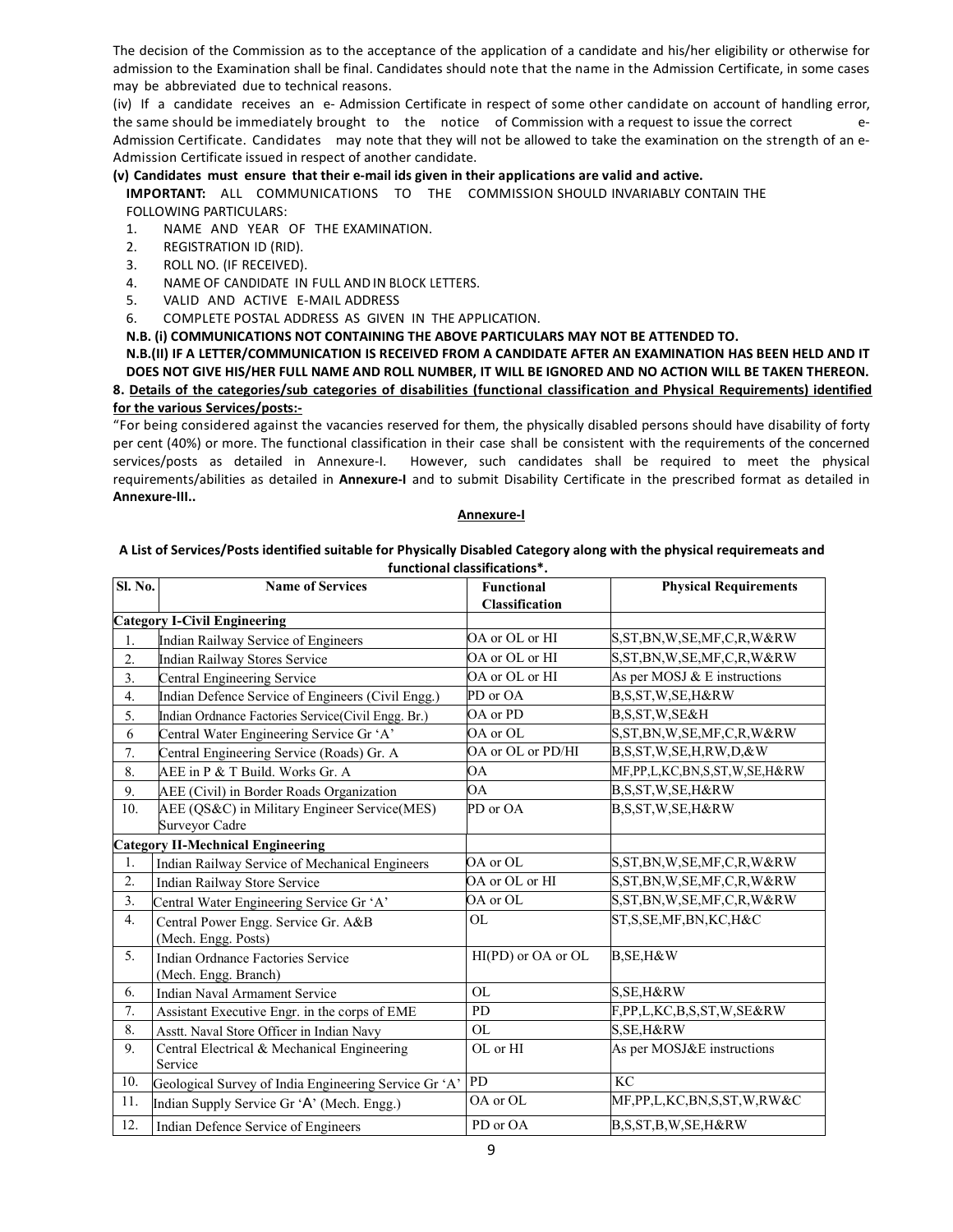|                  | (Mech. Engg.)                                                                                                                                   |                   |                                       |
|------------------|-------------------------------------------------------------------------------------------------------------------------------------------------|-------------------|---------------------------------------|
| 13.              | Central Engineering Service (Roads) Group 'A'<br>(Mechanical Engg. Post)                                                                        | OA or OL or PD/HI | B.S.ST.W.SE.H.RW.D.&W                 |
| 14.              | Assistant Excutive Engineer Group 'A' (Electrical<br>&Mechanical) (Mechnanical Engineering Post) in<br>Border Roads Engineering Service Gr. 'A' | OA                | B,S,ST,W,SE,H&RW                      |
|                  | <b>Category III-Electrical Engineering</b>                                                                                                      |                   |                                       |
| 1.               | Indian Railway Service of Electrical Engineers                                                                                                  | OA or OL or HI    | S, ST, BN, W, SE, MF, C, R, W         |
| $\overline{2}$ . | <b>Indian Railway Store Service</b>                                                                                                             | OA or OL or HI    | S, ST, BN, W, SE, MF, C, R, W&RW      |
| 3.               | Central Elect. & Mech. Engg. Service (Elect. Engg.)                                                                                             | OL or HI          | As per MOSJ&E instructions            |
| 4.               | <b>Indian Naval Armament Service</b>                                                                                                            | <b>OL</b>         | S, SE, H&RW                           |
| 5.               | Indian Ordnance Factories Service (Elect.)                                                                                                      | OL or PD          | B, ST, W&SE                           |
| 6.               | Central Power Engg. Service Gr. A&B<br>(Elect. Engg. Posts)                                                                                     | OL, HI            | S, ST, BN, SE, W, MF, PP, L, KC, C&RW |
| 7.               | Indian Defence Service of Engineers (Elect. Engg.)                                                                                              | PD or OA          | B,S,ST,W,SE,H&RW                      |
| 8.               | Asstt. Naval Store Officer in Indian Navy                                                                                                       | <b>OL</b>         | S, SE, H&RW                           |
| 9.               | Indian Supply Service Gr 'A' (Elect. Engg.)                                                                                                     | OA or OL          | MF, PP, L, KC, BN, S, ST, W, RW&C     |
| 10.              | AEE Gr 'A'(Elect. Engg.) in Corps of EME, Min of<br>Defence.                                                                                    | PD or OA          | S, ST, B, W, SE                       |
| 11.              | AEE in P&T Bldg. works Gr. 'A'                                                                                                                  | <b>OA</b>         | MF, PPL, K, C, BN, S, ST, W, SE, H&RW |
|                  | <b>Category IV-Electronics &amp; Telecommunication Engineering</b>                                                                              |                   |                                       |
| 1.               | Indian Railway Service of Signal Engineers                                                                                                      | OA or OL          | S, ST, BN, W, SE, ME, C, R, W&RW      |
| $\overline{2}$ . | Indian Railway Store Service                                                                                                                    | OA or OL or HI    | S, ST, BN, W, SE, ME, C, R, W&RW      |
| 3.               | Indian Ordnance Factories Service (Engg. Branch)                                                                                                | OL or PD          | B, ST, W&SE                           |
| 4.               | Indian Naval Armament Service                                                                                                                   | <b>OL</b>         | S, SE, H&RW                           |
| 5.               | Asstt. Exe. Engineer in the Corps of EME                                                                                                        | PD or OA          | S, ST, B, W, SE                       |
| 6.               | Indian Radio Regulatory Service Gr 'A'                                                                                                          | OA or OL          | S,H&RW/Speaking                       |
| 7.               | Asstt. Naval Store Officer Gr. I                                                                                                                | <b>OL</b>         | S, SE, H&RW                           |
| 8.               | Indian Supply Service (Group A) (Elec. & Telecom)                                                                                               | OA or OL          | ME, PP, L, KC, BN, S, ST, W, RW & C   |
| 9.               | Indian Telecom Service, Group A                                                                                                                 | OL or OA or MW    | F,S,ST,W,SE,H&RW                      |
| 10.              | Junior Telecom Officer Group B in ITS                                                                                                           | OL or OA or MW    | F,S,ST,W,SE,H&RW                      |
| 11.              | Central Power Engineering Service Gr. A&B<br>(Elec. & Telecom)                                                                                  | OL, HI            | S, ST, BN, SE, W, MF, PP, L, KC, C&RW |

\*The list is subject to revision.

The abbreviations used (indicated as below) are as per the specification in Ministry of Social Justice and Empowerment's Notification No. 16-70/2004-DDIII dated 18-1-2007

OA=One Arm affected, OL=One Leg affected, HI=hearing Impaired, PD=partially Deaf, MW=Muscular Weakness S=Sitting, BN=Bending, SE=Seeing, RW=Reading & Writing, C=Communication, MF=Manipulation by Fingers, PP=Pulling & Pushing, L=Lifting, KC=Kneeling & Croutching, ST=Standing, W=Walking, H=Hearing.

OH=Orthopaedically Handicapped, LD=Locomotor Disability, CP=Cerebral Palsy.

NOTE (I): To avoid inconvenience later PH candidates should ensure that their sub-category of disabilities is identified for providing reservation.

NOTE (II) : Also please note that Temporary Disability Certificate does not confer upon the candidates, the benefit of being considered against the vacancies reserved under PH quota.

NOTE (III) : Please ensure submission of Disability Certificate in the prescribed format as detailed at Annexure-III.

#### Annexure-II

## Details of Zonal Railway Hospitals

| Zone Full                   | <b>Name of Hospital</b>    | <b>Hospital Address</b>               | Tele. Nos. |
|-----------------------------|----------------------------|---------------------------------------|------------|
|                             | <b>B.A.M. HOSPITAL</b>     | DR. BABA SAHAB AMBEDKAR RAILWAY       |            |
| <b>CENTRAL RAILWAYS</b>     |                            | HOSPITAL, BYCULLA, MUMBAI-400027      |            |
| <b>EASTERN RAILWAY</b>      | <b>B.R. SINGH HOSPITAL</b> | B.R. SINGH HOSPITAL, SEALDAH, KOLKATA |            |
|                             |                            | $-700001$                             |            |
| <b>EAST CENTRAL RAILWAY</b> | <b>CENTRAL HOSPITAL</b>    | EC RAILWAY, KARBIGAHIYA, PATNA -      |            |
|                             |                            | 803118                                |            |
| <b>EAST COAST RAILWAY</b>   | <b>CENTRAL HOSPITAL</b>    | MANCHESWAR, BHUBANESWAR-751017        |            |
| <b>NORTHERN RAILWAY</b>     | <b>CENTRAL HOSPITAL</b>    | BASANT LANE, CHELMSFORD ROAD,         |            |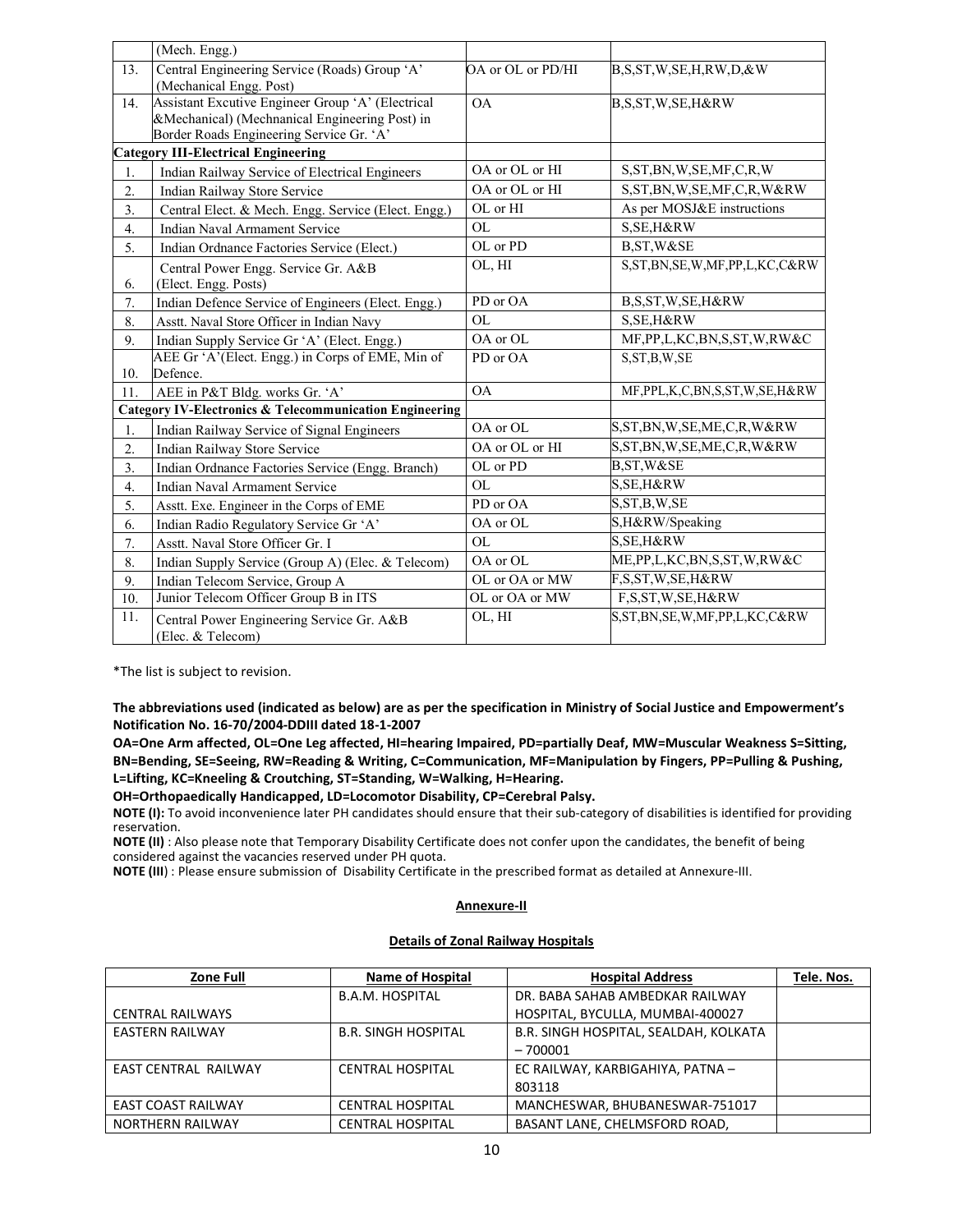|                              |                         | CONNAUGHT PLACE, DELHI - 110001    |  |
|------------------------------|-------------------------|------------------------------------|--|
| <b>NORTH CENTRAL RAILWAY</b> | <b>CENTRAL HOSPITAL</b> | ALLAHABAD - 211001                 |  |
| <b>NORTH EASTERN RAILWAY</b> | LNMR HOSPITAL           | LALIT NARAYAN MISHRA HOSPITAL,     |  |
|                              |                         | GORAKHPUR-273012                   |  |
| NORTH EAST FRONTIER RAILWAY  | <b>CENTRAL HOSPITAL</b> | MALIGAON, GUWAHATI - 781011        |  |
| NORTH WESTERN RAILWAY        | <b>CENTRAL HOSPITAL</b> | GANPATI NAGAR, NEAR JAIPUR RAILWAY |  |
|                              |                         | STATION, JAIPUR-302006             |  |
| SOUTHERN RAILWAY             | <b>CENTRAL HOSPITAL</b> | CONSTABLE ROAD, AYANAVARAM,        |  |
|                              |                         | PERAMBUR, CHENNAI - 600209         |  |
| SOUTH CENTRAL RAILWAY        | <b>CENTRAL HOSPITAL</b> | LALAGUDA RAILWAY COLONY,           |  |
|                              |                         | SECUNDERABAD-500003                |  |
| SOUTH EASTERN RAILWAY        | <b>CENTRAL HOSPITAL</b> | GARDEN REACH ROAD, KOLKATA -       |  |
|                              |                         | 700043                             |  |
| SOUTH EAST CENTRAL RAILWAY   | <b>CENTRAL HOSPITAL</b> | BILASPUR - 495004                  |  |
| SOUTH WESTERN RAILWAY        | <b>CENTRAL HOSPITAL</b> | GADAG ROAD, HUBLI-580023           |  |
| <b>WESTERN RAILWAY</b>       | J.R.H. HOSPITAL         | JAGJIVAN RAM HOSPITAL, MARATHA     |  |
|                              |                         | MANDIR MARG, MUMBAI CENTRAL,       |  |
|                              |                         | MUMBAI - 400001                    |  |
| <b>WEST CENTRAL RAILWAY</b>  | <b>CENTRAL HOSPITAL</b> | INDIRA MARKET, JABALPUR - 482001   |  |

Other additional instructions to the candidates for medical examination are as under:-

(i) Medical Examination Schedules/Venue and the final medical status (Fit/Unfit/partially Unfit/Temporarily Unfit) will be uploaded on the official website of the Indian Railways (www.indianrailways.gov.in). No separate written communication will be sent to the candidates regarding these uploads.

(ii) The candidates will have to carry three sets of Form for Medical Board Report-2016 to be downloaded from the Ministry of Railways official website i.e. www.indianrailway.gov.in>>Ministry of Railways>>Railway Board>>News and Recruitment>>Engineering Services Updates.

(iii) The candidates should carry Government issued Photo ID card and three passport size photographs with them. Candidates recommended against Persons with Disabilities (PwD) vacancies should carry their Disability Certificate in original as per the format prescribed along with additional photocopy of the same.

## Annexure-III

## Form - IV DISABILITY CERTIFICATE (In cases other than those mentioned in Forms II and III) (NAME AND ADDRESS OF THE MEDICAL AUTHORITY ISSUING THE CERTIFICATE) (See Rule 4)

Recent PP size self attested Photograph (Showing face only) of the person with disability

| Certificate No. |                                                                                                               | Date: |
|-----------------|---------------------------------------------------------------------------------------------------------------|-------|
|                 | This is to certify that I have carefully examined Shri/Smt./Kum.                                              |       |
|                 |                                                                                                               |       |
|                 |                                                                                                               |       |
| (DD/MM/YY)      |                                                                                                               |       |
|                 |                                                                                                               |       |
|                 |                                                                                                               |       |
|                 | State _________________________, whose photograph is affixed above, and am satisfied that he/She is a case of |       |
|                 | <b>Disability.</b> His/her extent of percentage physical impairment /disability has been evaluated as per     |       |

guidelines (to be specified) and is shown against the relevant disability in the table below: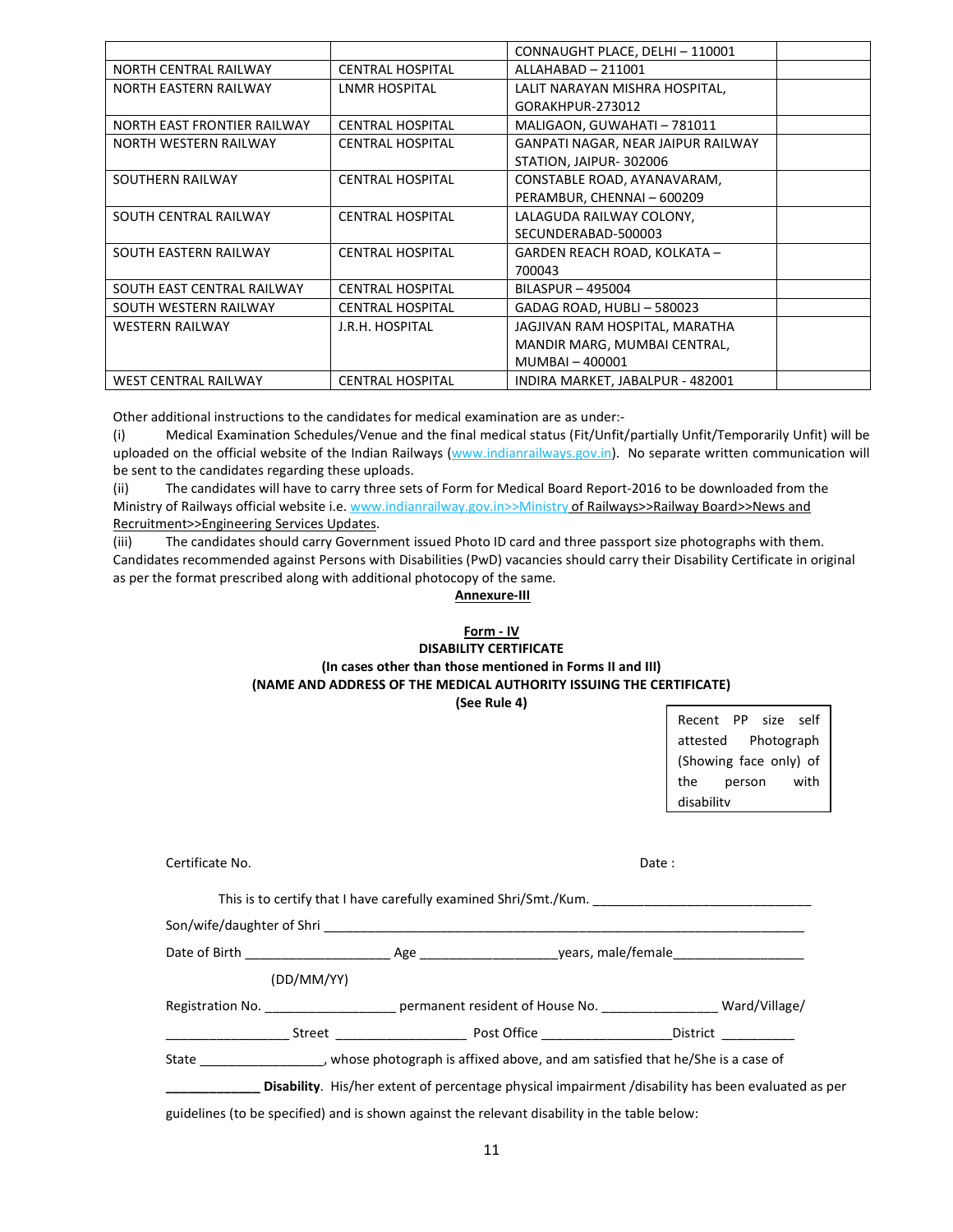| <b>S. No.</b> | <b>Disability</b>         | <b>Affected Part of</b><br><b>Body</b> | <b>Diagnosis</b> | <b>Permanent physical</b><br>impairment/mental<br>disability (in %) |
|---------------|---------------------------|----------------------------------------|------------------|---------------------------------------------------------------------|
| 1.            | Locomotor disability      | @                                      |                  |                                                                     |
| 2.            | Low vision                | #                                      |                  |                                                                     |
| 3.            | <b>Blindness</b>          | <b>Both Eyes</b>                       |                  |                                                                     |
| 4.            | <b>Hearing Impairment</b> | \$                                     |                  |                                                                     |
| 5.            | Mental retardation        | X                                      |                  |                                                                     |
| 6.            | Mental-illness            | X                                      |                  |                                                                     |

(Please strike out the disabilities which are not applicable.)

## 2. The above condition is progressive/non-progressive/likely to improve/not likely to improve.

- 3. Reassessment of disability is :
	- (i) not necessary,

#### Or

| (ii) is recommended/after | vears | months, and therefore this certificate shall be |  |
|---------------------------|-------|-------------------------------------------------|--|
| Valid till                |       |                                                 |  |
| (DD)                      | (MM)  | 'YY)                                            |  |

- @ e.g. Left/Right/both arms legs
- # Single eye/both eyes
- \$ Left/Right/both ears
- 4. The applicant has submitted the following document as proof of residence:-

| Nature of Document | Date of Issue | Details of authority issuing certificate |
|--------------------|---------------|------------------------------------------|
|                    |               |                                          |

(Authorized Signatory of notified Medical Authority) (Name and Seal)

Countersigned

{Countersignature and seal of the CMO/Medical Superintendent/Head of Government Hospital, in case the certificate is issued By a medical authority who is not a government servant (with seal)}

Signature/Thumb impression of the person in whose favour disability certificate is issued.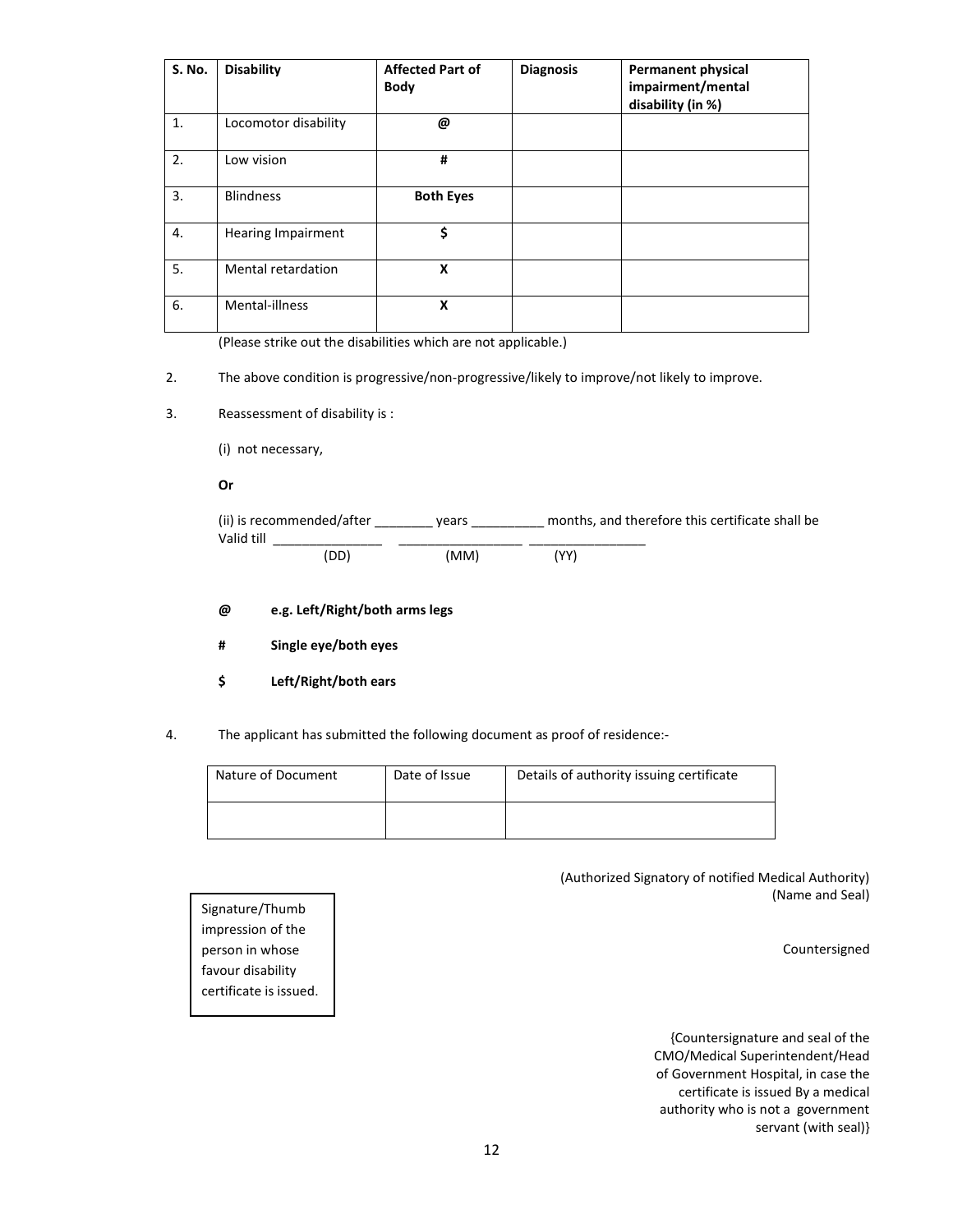Note : In case this certificate is issued by a medical authority who is not a government servant, it shall be valid only if countersigned by the Chief Medical Officer of the District."

Note : The principal rules were published in the Gazette of India vide notification number S.O. 908(E), dated 31<sup>st</sup> December, 1996.

9. WITHDRAWAL OF APPLICATIONS: NO REQUEST FOR WITHDRAWAL OF CANDIDATURE RECEIVED FROM A CANDIDATE AFTER HE/SHE HAS SUBMITTED HIS/HER APPLICATION WILL BE ENTERTAINED UNDER ANY CIRCUMSTANCES.

> (SANJAY MEHRISHI) JOINT SECRETARY, UNION PUBLIC SERVICE COMMISSION

## APPENDIX I

## PLAN OF EXAMINATION

1. The examination shall be conducted according to the following plan :—

Part I.—The written examination will comprise two sections—Section I consisting only of objective type of questions and Section II of conventional papers. Both Sections will cover the entire syllabus of the relevant engineering disciplines viz. Civil Engineering, Mechanical Engineering, Electrical Engineering and Electronics and Telecommunications Engineering. The Standard and syllabi prescribed for these papers are given in Schedule to the Appendix. The details of the written examination i.e. subject are given in para 2 below.

Part II.—Personality test carrying a maximum of 200 marks of such of the candidates who qualify on the basis of the written examination.

2. The following will be the subjects for the written examination :—

| Subject                                   | Duration     | Maximum<br>Marks |
|-------------------------------------------|--------------|------------------|
| (1)                                       | (2)          | (3)              |
| Category-I CIVIL ENGINEERING              |              |                  |
| Section I. - Objective Papers             |              |                  |
| <b>General Ability Test</b>               | 2 hrs.       | 200              |
| (Part A: General English)                 |              |                  |
| (Part B : General Studies)                |              |                  |
| Civil Engineering Paper-I                 | 2 hrs.       | 200              |
| Civil Engineering Paper-II                | 2 hrs.       | 200              |
| Section II-Conventional Papers            |              |                  |
| <b>Civil Engineering Paper-I</b>          | 3 hrs.       | 200              |
| Civil Engineering Paper-II                | 3 hrs.       | 200              |
|                                           | <b>TOTAL</b> | 1000             |
| Category-II MECHANICAL ENGINEERING        |              |                  |
| <b>Section I-Objective Papers</b>         |              |                  |
| <b>General Ability Test</b>               | 2 hrs.       | 200              |
| (Part A : General English)                |              |                  |
| (Part B : General Studies)                |              |                  |
| <b>Mechanical Engineering</b><br>Paper-I  | 2 hrs.       | 200              |
| <b>Mechanical Engineering</b><br>Paper-II | 2 hrs.       | 200              |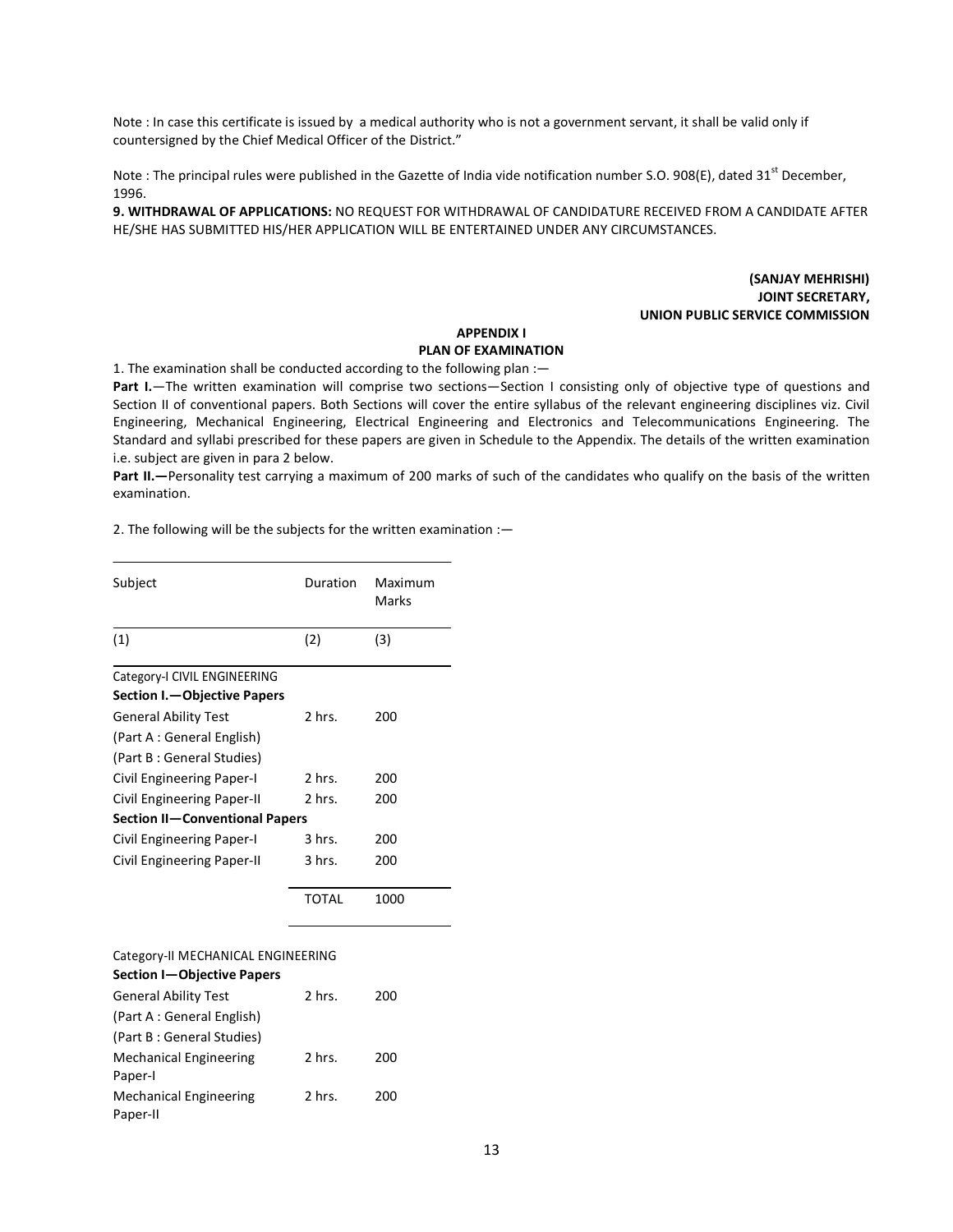## Section II—Conventional Papers

| Mechanical Engineering             | 3 hrs. | 200  |
|------------------------------------|--------|------|
| Paper-I                            |        |      |
| Mechanical Engineering<br>Paper-II | 3 hrs. | 200  |
|                                    | TOTAL  | 1000 |

Category-III ELECTRICAL ENGINEERING

| <b>Section I-Objective Papers</b>      |          |     |
|----------------------------------------|----------|-----|
| <b>General Ability Test</b>            | $2$ hrs. | 200 |
| (Part A: General English)              |          |     |
| (Part B: General Studies)              |          |     |
| <b>Electrical Engineering Paper-I</b>  | 2 hrs.   | 200 |
| Electrical Engineering Paper-II 2 hrs. |          | 200 |

#### Section II—Conventional Papers

| Electrical Engineering Paper-I 3 hrs. |       | 200  |
|---------------------------------------|-------|------|
| Electrical Engineering Paper-II 3 hrs |       | 200  |
|                                       | TOTAL | 1000 |

## Category-IV ELECTRONICS AND TELECOMMUNICATION ENGINEERING

| Section I-Objective Papers 2 hrs.                                            |                  | 200  |  |  |  |
|------------------------------------------------------------------------------|------------------|------|--|--|--|
| <b>General Ability Test</b>                                                  |                  |      |  |  |  |
| (Part A : General English)                                                   |                  |      |  |  |  |
| (Part B : General Studies)                                                   |                  |      |  |  |  |
| <b>Electronics and Telecom-</b><br>munication                                | 2 hrs.           | 200  |  |  |  |
| <b>Engineering Paper-I</b>                                                   |                  |      |  |  |  |
| <b>Electronics and Telecom-</b><br>munication<br><b>Engineering Paper-II</b> | 2 hrs.           | 200  |  |  |  |
| Section II-Conventional Papers                                               |                  |      |  |  |  |
| <b>Electronics and Telecom-</b>                                              | $3 \text{ hrs.}$ | 200  |  |  |  |
| munication                                                                   |                  |      |  |  |  |
| <b>Engineering Paper-I</b>                                                   |                  |      |  |  |  |
| <b>Electronics and Telecom-</b>                                              |                  |      |  |  |  |
| munication                                                                   |                  |      |  |  |  |
| <b>Engineering Paper-II</b>                                                  | 3 hrs. –         | 200  |  |  |  |
| TOTAL                                                                        |                  | 1000 |  |  |  |

Note.– Candidates are advised to read carefully special instructions to candidates for conventional type tests and objective type tests given in Appendix-III (Part A and Part B) including the procedure regarding filing in the Answer Sheet of objective type tests in the Examination Hall.

3. In the Personality Test special attention will be paid to assessing the candidate's capacity for leadership, initiative and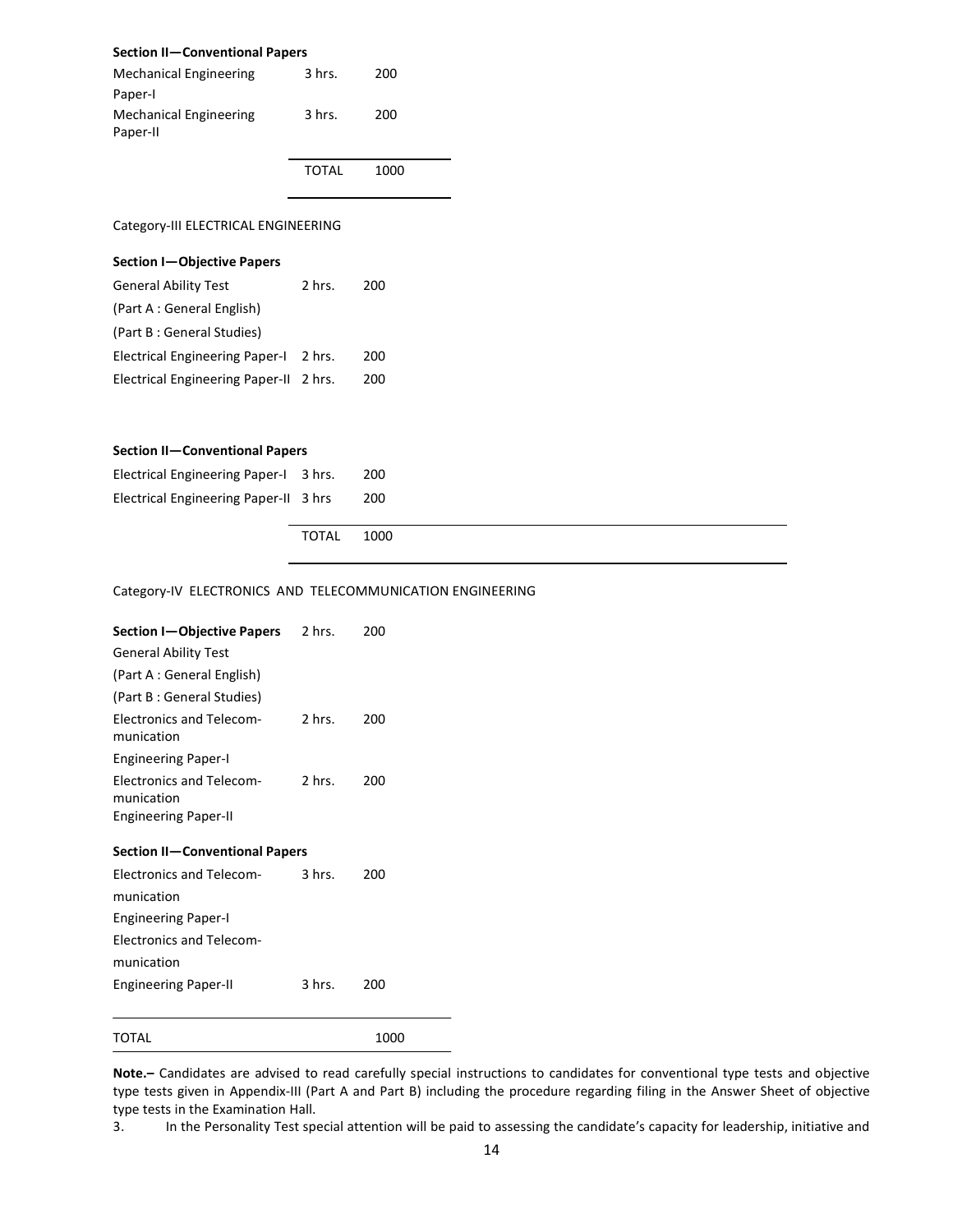intellectual curiosity, tact and other social qualities, mental and physical energy, powers of practical application and integrity of character.

4. Conventional papers must be answered in English. Question paper will be set in English only.

5. Candidates must write the papers in their own hand. In no circumstance they will be allowed the help of scribe to write answers for them. However, blind candidates and candidates with locomotor disability and cerebral palsy where dominant (writing) extremity is affected to the extent of slowing the performance of function (minimum of 40% impairment) will be allowed to write Engineering Services Examination with the help of a scribe.

Compensatory time of twenty minutes per hour shall be permitted for the blind candidates and the candidates with locomotor disability and cerebral palsy where dominant (writing extremity is affected to the extent of slowing the performance of function (minimum of 40% impairment) will also be allowed in the Engineering Services Examination.

6 The Commission have discretion to fix minimum qualifying marks in any or all the papers of the examination. The Objective Type papers as contained in Section-I of the Plan of the Examination will be evaluated first and evaluation of the Conventional Type papers contained in Section-II of the Plan of Examination will be done only of those candidates who obtain the minimum qualifying marks in Objective Types papers, as fixed by the Commission.

7. Marks will not be allotted for mere superficial knowledge.

8. Deduction upto five per cent of the maximum marks for the written papers will be made for illegible handwriting.

9. Credit will be given for orderly, effective and exact expression combined with due economy of words in the conventional papers of the examination.

10. In the question papers, wherever required, SI units will be used.

Note.—Candidates will be supplied with standard tables/charts in SI units in the Examination Hall for reference purpose, wherever considered necessary.

11. Candidates are permitted to bring and use battery operated pocket calculators for conventional (essay) type papers only. Loaning or inter-changing of calculators in the Examination Hall is not permitted.

It is also important to note that candidates are not permitted to use calculators for answering objective type papers (Test booklets). They should not therefore, bring the same inside the Examination Hall.

12. Candidates should use only International form of Indian numerals (e.g., 1, 2, 3, 4, 5 etc.) while answering question papers.

## SCHEDULE TO APPENDIX I.

## Standard and Syllabi

The standard of paper in General Ability Test will be such as may be expected of an Engineering/Science Graduate. The standard of papers in other subjects will approximately be that of an Engineering Degree Examination of an Indian University. There will be no practical examination in any of the subjects.

## General Ability Test

Part A : General English : The question paper in General English will be designed to test the candidate's understanding of English and workman like use of words.

Part B : General Studies : The paper in General Studies will include knowledge of current events and of such matters of everyday observation and experience in their scientific aspects as may be expected of an educated person. The paper will also include questions on History of India and Geography of a nature which candidates should be able to answer without special study.

CIVIL ENGINEERING (for both objective and conventional type papers)

## PAPER I

## 1. Building Materials

Timber : Different types and species of structural timber, density-moisture relationship, strength in different directions, defects, influence of defects on permissible stress, preservation, dry and wet rots, codal provisions for designs. Plywood.

Bricks : Types, Indian Standards classification, absorption, saturation factor, strength in masonry, influence of mortar strength on masonry strength.

Cement : Compounds of, different types, setting times strength.

Cement Mortar : Ingredients, proportions, water demand, mortars for plastering and masonry.

Concrete : Importance of W/C Ratio, strength ingredients including admixtures, workability, testing for strength elasticity, nondestructive testing, mix design methods.

## 2. Solid Mechanics

Elastic constants, stress, plane stress, Mohr's circle of stress, strains, plane strain, Mohr's circle of strain combined stress; Elastic theories of failure; Simple bending, shear; Torsion of circular and rectangular sections and simple members.

## 3. Structural Analysis

Analysis of determinate structures—different methods including graphical methods.

Analysis of indeterminate skeletal frames—moment distribution, slope-deflection, stiffness and force methods, energy methods. Muller-Breslaie principle and application.

Plastic analysis of indeterminate beams and simple frames—shape factors.

## 4. Design of Steel Structures

Principles of working stress method/Design of connections, simple members, Built-up sections and frames. Design of Industrial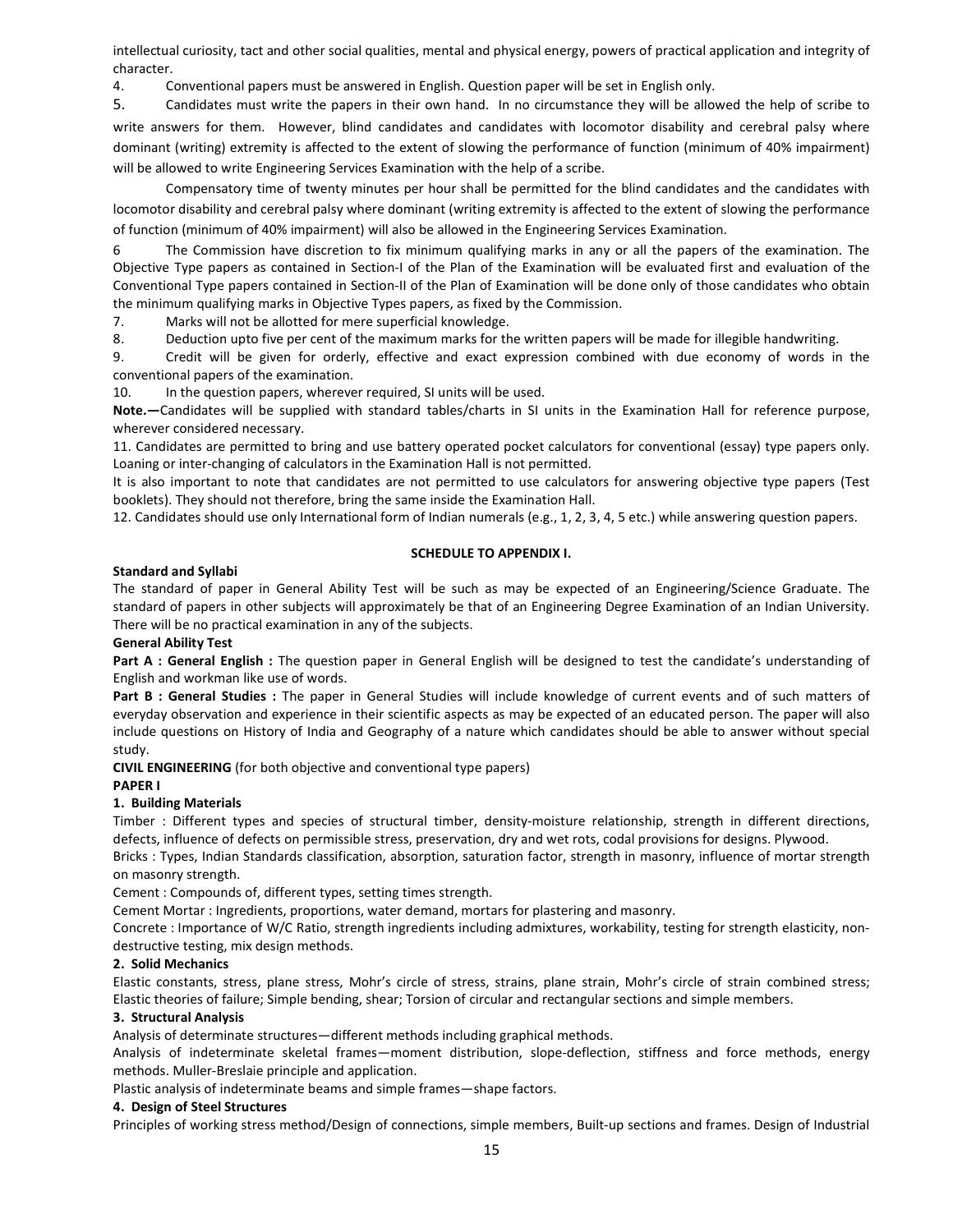roofs. Principles of ultimate load design. Design of simple members and frames.

#### 5. Design of Concrete and Masonry Structures

Limit state design for bending, shear, axial compression and combined forces. Codal provisions for slabs, beams walls and footings. Working stress method of design of R.C. members.

Principles of prestressed concrete design, materials, methods of prestressing, losses. Designs of simple members and determinate structures. Introduction of prestressing of indeterminate structures.

Design of brick masonry as per I.S. Codes.

#### 6. Construction Practice, Planning and Management

Concreting Equipment :

Weight Batcher, mixer vibrator, batching plant, concrete pump.

Cranes, hoists, lifting equipment. Earthwork Equipment :

Power shovel, hoe, dozer, dumper, trailers and tractor, rollers, sheep foot rollers pumps.

Construction, Planning and Management :

Bar chart, linked bar chart, work-break down structures. Activity-on-arrow diagrams; Critical path, probabilistic activity durations. Event-based networks, PERT network; Time-cost study, crashing; resource allocation.

## PAPER II

#### 1. (a) Fluid Mechanics, Open Channel, Flow, Pipe Flow

Fluid Properties, Perssure, Thrust, Buoyancy; Flow kinematics; Integration Flow equations; Flow measurement; Relative Motion, Moment of momentum; Viscosity, Boundary layer and control. Drag, Lift : Dimentional Analysis. Modelling Cavitation; Flow Oscillations; Momentum and Energy principles in open channel flow. Flow controls. Hydraulic jump. Flow section and properties; Normal flow. Gradually varied flow: Surges, Flow development and losses in pipe flows, Measurement, Siphons, Surges and Water hammer. Delivery of Power, Pipe networks.

#### (b) Hydraulic Machines and Hydropower

Centrifugal pumps, types, performance parameters, scaling pumps in parallel. Reciprocating pumps, air vessels, performance parameters. Hydraulic ram. Hydraulic turbines types, performance parameters/controls, choice, power houses, classification and layout, storage, pondage, control of supply.

#### 2. (a) Hydrology

Hydrological cycle, precipitation and related data analysis, PMP unit and synthetic hydrographs; Evaporation and transpiration; Floods and their management, PMF; Streams and their gauging: River morphology; Routing of floods; Capacity of Reservoirs.

#### (b) Water Resources Engineering

Water resources of the globe; Multipurpose uses of Water: Soil-Plant-Water relationship, irrigation systems, water demand assessment; Storages and their yields; Ground water yield and well hydraulics; Water-logging, drainage design; Irrigation revenue; Design of rigid boundary canals, Lacey's and Tractive force concepts in canal design, lining of canals; Sediment transport in canals; Non-overflow and overflow sections of gravity dams and their design. Energy dissipators and tailwater rating; Design of headworks distribution works, falls, cross-drainage works, outlets; River raining.

## ENVIRONMENTAL ENGINEERING

## 3. (a) Water Supply Engineering

Sources of Supply, yields, design of intakes and conductors; Estimation of demand; Water quality standards. Control of Waterborne diseases; Primary and secondary treatment detailing and maintenance of treatment units; Conveyance and distribution systems of treated water, leakages and control; Rural water supply; Institutional and industrial water supply.

#### (b) Waste Water Engineering

Urban rain water disposal : Systems of sewage collection and disposal; Design of sewers and sewerage systems; pumping. Characteristics of sewage and its treatment. Disposal of products of sewage treatment, stream flow rejuvenation; Institutional and industrial sewage management; Plumbing Systems; Rural and semi-urban sanitation.

#### (c) Solid Waste Management

Source, classification, collection and disposal; Design and Management of Landfills.

## (d) Air and Noise Pollution and Ecology

Sources and effects of air pollution, monitoring of air pollution; Noise pollution and Standards; Ecological chain and balance. Environmental assessment.

## 4. (a) Soil Mechanics

Properties of soils, classification and inter-relationship. Compaction behaviour, methods of compaction and their choice; Permeability and seepage, flownets. Inverted filters; Compressibility and consolidation; Shearing resistance. Stresses and failure; Soil testing in laboratory and in situ; Stress path and applications; Earth pressure, theories. Stress distribution in soils; Soil exploration, samplers, load tests penetration tests.

#### (b) Foundation Engineering

Types of foundations. Selection criteria, bearing capacity, settlement, laboratory and field tests; Types of piles and their design and layout. Foundations on expansive soils, swelling and its prevention foundation on swelling soils.

#### 5. (a) Surveying

Classification of surveys, scales accuracy; Measurement of distances—direct and indirect methods; optical and electronic devices; Measurement of directions, prismatic compass, local attraction; Theodolities-types; Measurement of elevations-Spirit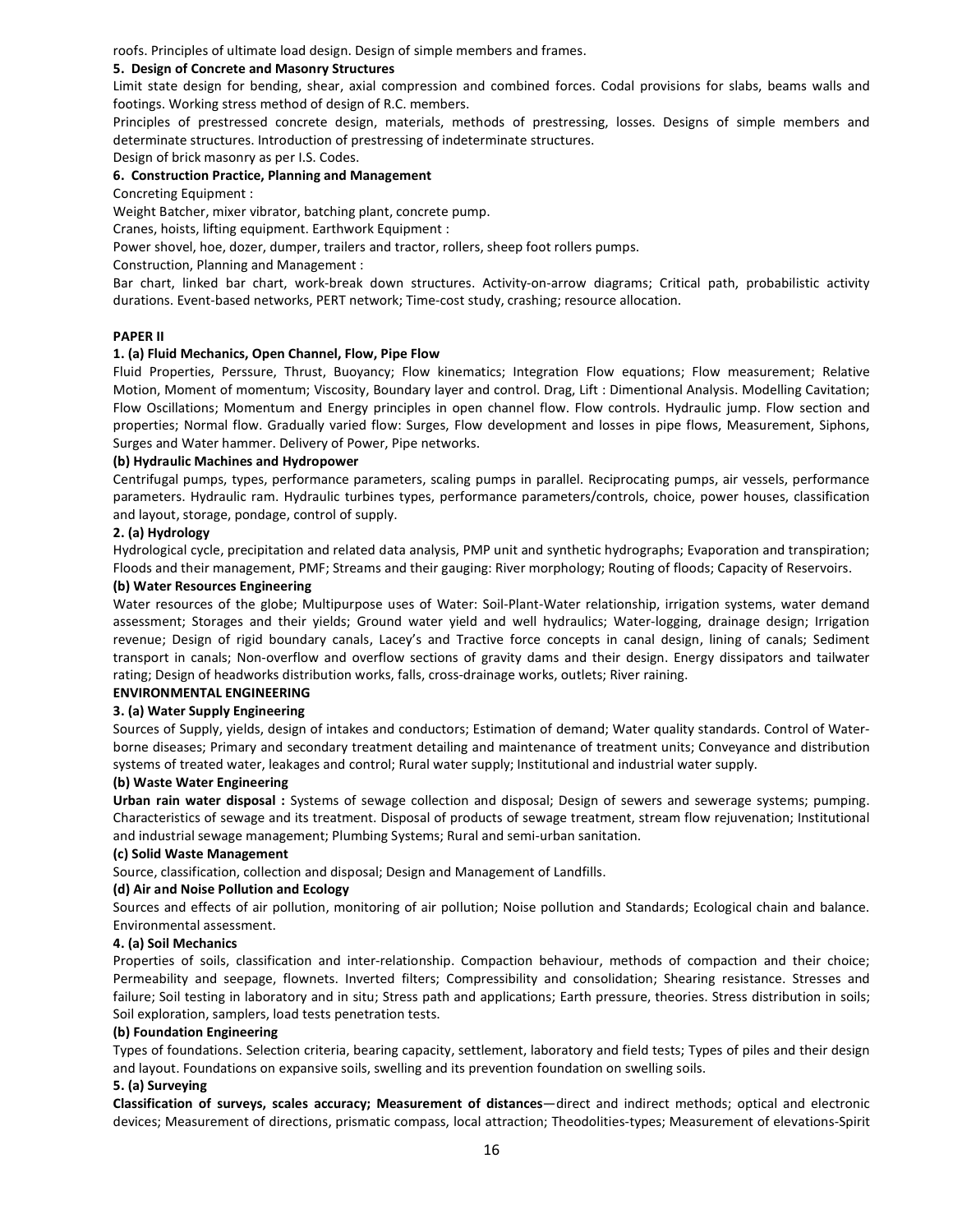and trigonometric levelling. Relief representation-Contours; Digital Monitoring Organisation elevation modelling concept; Establishment of control by traingulation and traversing—measurements and adjustment of observations computation of coordinates; Field astoronomy. Concept of global positioning system; Map preparation by plane tabling and by photogrammetry. Remote sensing concepts, map substitutes.

## (b) Transportation Engineering

Planning of highway systems, alignment and geometric design horizontal and vertical curves, grade separation; Materials and construction methods for different surfaces and maintenance; Principles of pavement design; Drainage, Traffic Surveys; Intersection, Signalling; Mass transit system, accessibility, networking.

Tunnelling, alignment, methods of construction, disposal of muck, drainage lighting and ventilation, traffic control, emergency management.

Planning of railway systems, terminology and designs relating to gauge, track, controls transits, rolling stock, tractive power and track modernisation; Maintenance, Appurtenant works, Containnerisation.

Harbours—layouts, shipping lanes, anchoring, location identification; Literal transport with erosion and deposition; Sounding methods; Dry and wet docks, components and operations; Tidal data and analysis.

Airports—layout and orientation; Runway and Taxiway; design and drainage management; Zoning laws; Visual aids and air traffic control; helipads, hangers, service equipment.

MECHANICAL ENGINEERING (For both objective and conventional type papers)

## PAPER I

1. Thermodynamics, Cycles and IC Engines, Basic concepts. Open and Closed systems. Heat and work, Zerothe, First and Second Law, Application to non-flow and Flow processes. Entropy, Availability, Irreversibility and TDS relations. Clapeyron and real gas equations, Properties of ideal gases and vapours. Standard vapour. Gas power and Refrigeration cycles. Two stage compressor. C. I. and S. I. Engines. Pre-ignition, Detonation and Diesel-knock, Fuel injection and Carburation. Supercharging Tubro-prop and Rocket engines. Engine Cooling. Emission and Control, Fuel gas analysis. Measurement of Calorific values. Conventional and Nuclear fuels. Elements of Nuclear power production.

2. Heat Transfer and Refrigeration and Airconditioning Modes of heat transfer. One dimensional steady and unsteady condition. Composite slab and Equivalent Resistance. Heat dissipation from extended surfaces. Heat exchangers. Overall heat transfer coefficient. Empirical correlations for heat transfer in laminar and turbulent flows and for free and forced Convection. Thermal boundary layer over a flat plate. Fundamentals of diffusive and convective mass transfer, Block, body and basic concepts in Radiation. Enclosure theory. Shape factor. Net work analysis. Heat pump and Refrigeration cycles and systems. Refrigerants. Condensers. Evaporators and expansion devices. Psychrometry, Charts and application to airconditioning. Sensible heating and cooling. Effective temperature, Comfort indices. Load calculations. Solar refrigeration. Controls, Duct design.

## 3. Fluid Mechanics

Properties and classification of fluids, Manometry. Forces on immersed surfaces. Center of pressure. Buoyancy, Elements of stability of floating bodies. Kinematics and Dynamics, irrotational and incompressible, inviseid flow, velocity potential, Pressure field and Forces on immersed-bodies Berroulli's equations. Fully developed flow through pipes. Pressure drop calculations. Measurement of flow rate and Pressure, drop. Elements of boundary layer theory. Integral approach. Laminar and turbulent flows. Separations, Flow over weirs and notches. Open channel flows. Hydraulic jump. Dimensionless numbers Dimensional analysis. Similitude and modelling. One-dimensional isentronic flow. Normal shock wave. Flow through convergent—divergent ducts. Oblique shock-wave, Ravleigh and Fanno lines.

## 4. Fluid Machinery and Stream Generators

Performance, Operation and control of hydraulic Pump and impulse and reaction Turbines. Specific speed Classification. Energy transfer. Coupling Power, transmission. Steam generators. Fire-tube and water-tube boilers. Flow of steam through nozzles and difusers, Wetness and condensation. Various types of steam and gas turbines Velocity diagrams. Partial admission Reciprocating, Centrifugal and axial flow Compressors, Multi-stage compression, role of Mach Number, Reheat, Regeneration, Efficiency. Governace.

## PAPER II

## 5. Theory of Machines

Kinematic and dynamic analysis of planner mechanisms. Cams. Gears and gear trains. Flywheels, Governors, Balancing of rigid rotor and field balancing. Balancing of single and multicylinder engines. Linear vibration analysis of mechanical systems. Critical speeds and whirling of shafts. Automatic Controls.

## 6. Machine Design

Design of Joints : cotters, keys, spines, welded joints, threaded fasteners, joints formed by interference fits.

Design of friction drives: couplings and clutches, belt and chain drives, power screws.

Design of Power transmission systems: gears and gear drives, shaft and axle, wire ropes.

Design of bearings, Hydrodynamic bearings and rolling element bearings.

## 7. Strength of Materials

Stress and strain in two dimensions. Principal stresses and strains, Mohr's construction, linear elastic materials, isotropy and anisotropy, stress-strain relations, uniaxial loading, thermal stresses. Beams: Bending moment and shear force diagram, bending stresses and deflection of beam. Shear stress distribution. Torsion of shafts, helical springs. Combined stresses, thick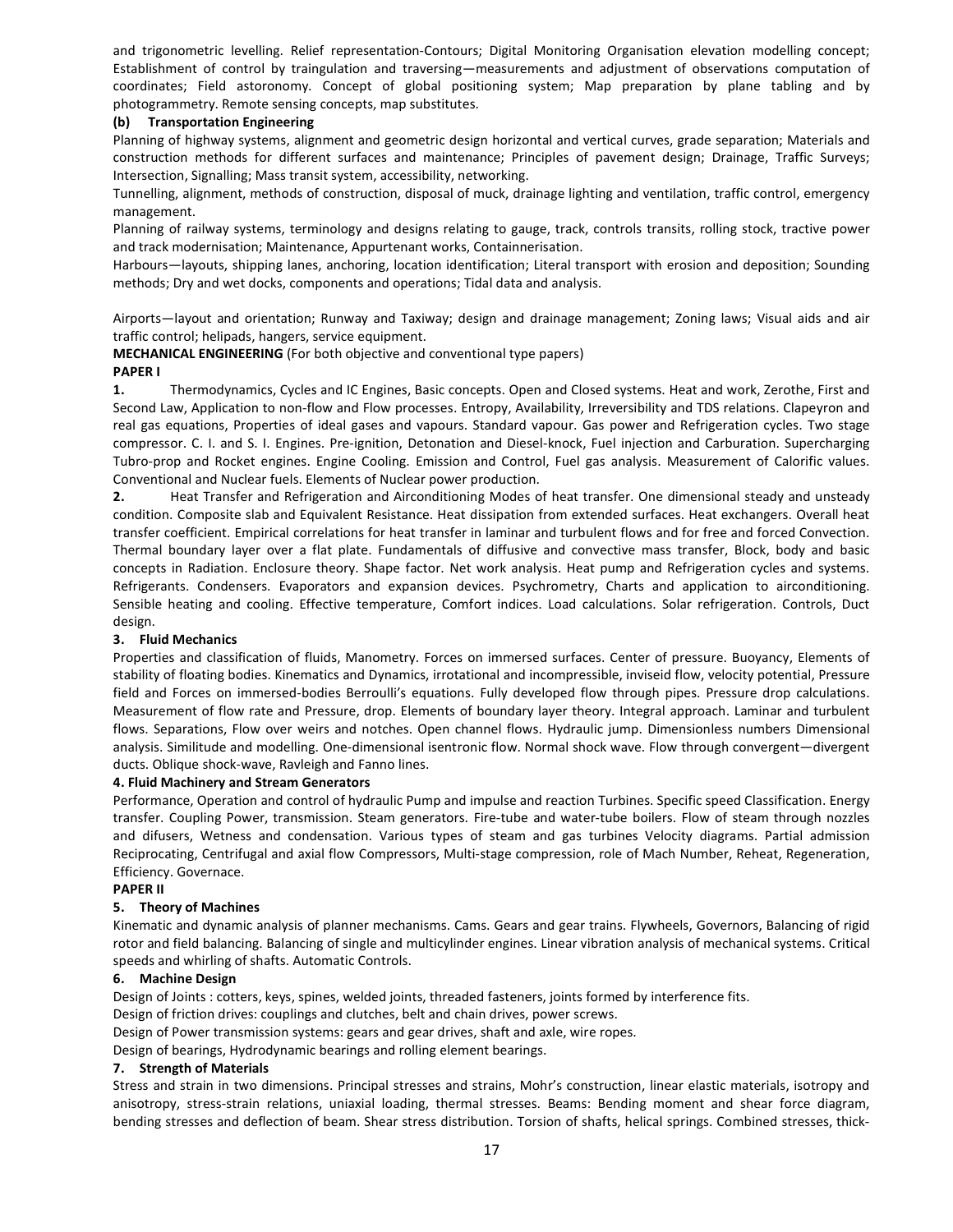and thin walled pressure vessels. Struts and Columns. Strain energy concepts and theories of failure.

#### 8. Engineering Materials

Basic concepts on structure of solids. Crystalline materials, Deffects in crystalline materials. Alloys and binary phase diagrams, structure and properties of common engineering materials. Heat treatment of steels. Plastics, Ceramics and composite materials. Common applications of various materials.

## 9. Production Engineering

Metal Forming : Basic Principles of Forming, drawing and extrusion; High energy rate forming; Powder metallurgy. Metal Casting: Die casting, investment casting, Shell Moulding, Centrifugal Casting, Gating and Riser design; melting furnaces. Fabrication Processes : Principles of Gas, Arc. Shielded are Welding; Advanced. Welding Processes; weldability; Metallurgy of Welding.

Metal Cutting : Turning, Methods of Screw Production. Drilling, Boring. Milling, Gear Manufacturing. Production of flat surfaces Grinding and Finishing Processes. Computer Controlled Manufacturing Systems— CNC, DNC, FMS, Automation and Robotics.

Cutting Tool Materials, Tool Geometry Mechanism of Tool Wear, Tool Life and Machinability; Measurement of cutting forces. Economics of Machining. Unconventional Machining. Processes, Jigs and Fixtures.

Fits and Tolerances. Measurement of surface texture. Comparators, Alignment tests and reconditioning of Machine Tools. 10. Industrial Engineering

Production, Planning and Control : Forecasting— Moving average exponential smoothing. Operations scheduling; assembly line balancing Product development. Break-even analysis, capacity planning, PERT and CPM.

Control Operations : Inventory Control—ABC analysis EOO model. Materials requirement planning Job. design. Job standards. Work measurement. Quality management— Quality analysis and control.

Operations Research : Linear programming— Graphical and Simplex methods. Transportation and assignment models. Single server queuing model.

Value Engineering : Value analysis for cost/value.

## 11. Elements of Computation

Computer Organisation, Flow charting. Features of Common Computer Languages—FORTRAN, d' Base III. Lotus 1-2-3, C and elementary programming.

ELECTRICAL ENGINEERING (for both objective and conventional type papers)

#### PAPER I

## 1. KM Theory

Electric and magnetic fields. Gauss's Law and Awpcris Law, Fields in dielectrics, conductors and magnetic materials. Maxwell's equations. Time varying fields. Plane-Wave propagation in dielectric and conducting media. Transmission lines.

#### 2. Electrical Materials

Band Theory. Conductors, Semi-conductors and Insulators. Super-Conductivity. Insulators for electrical and electronic applications. Magnetic materials. Ferro and feri-magnetism. Ceramics, properties and applications Hall effect and its applications. Special semiconductors.

#### 3. Electrical Circuits

Circuit elements. Kirchoffs Laws Mesh and nodal analysis. Network theorems and applications. Natural response and forced response. Transient response and steady-stat response for arbitrary inputs. Properties of networks in terms of poles and zeros. Transfer function. Resonant circuits. Three-phase circuits Two-port network. Elements of two-element network systhesis.

#### 4. Measurements and Instrumentation

Units and Standards, Error analysis. Measurement of current. Voltage Power, Power-factor and energy. Indicating instruments. Measurement of resistance inductance. Capacitance and frequency. Bridge Measurements. Electronic measuring instrument, digital voltmeter and frequency counters. Transducers and their applications to the measurement of non-electrical quantities like temperature, pressure, flow-rate displacement, acceleration, noise level etc. Data acquisition systems. A/D and D/A Converters.

#### 5. Control Systems

Mathematical modelling of physical systems. Block diagrams and signal flow graphs and their reduction. Time domain and frequency domain analysis of linear dynamical system. Errors for different types of inputs and stability criteria for feedback systems. Stability analysis using Routh-Hurwitz array, Nyquist plot and Bode plot. Root locus and Nicols chart and the estimation of gain and phase margin. Basic concepts of compensator design. State variable matrix and its use in system modelling and design Sampled data system and performance of such a system with the samples in the error channel. Stability of sampled data system. Elements of nonlinear control analysis. Control system component, electromechanical hydraulic pneumatic components.

#### PAPER II

## 1. Electrical Machines and power transformers

Magnetic Circuits.— Analysis and Design of Power transformers. Construction and testing. Equivalent circuits, losses and efficiency Regulation. Auto-transformer. 3-phase transformer. Parallel operation.

Basic concepts in rotating machines. EMF, torque, basic machine types. Construction and operation, leakage, losses and efficiency.

D. C. Machines Construction.—Excitation methods, Circuit models. Armature reaction and communication. Characteristics and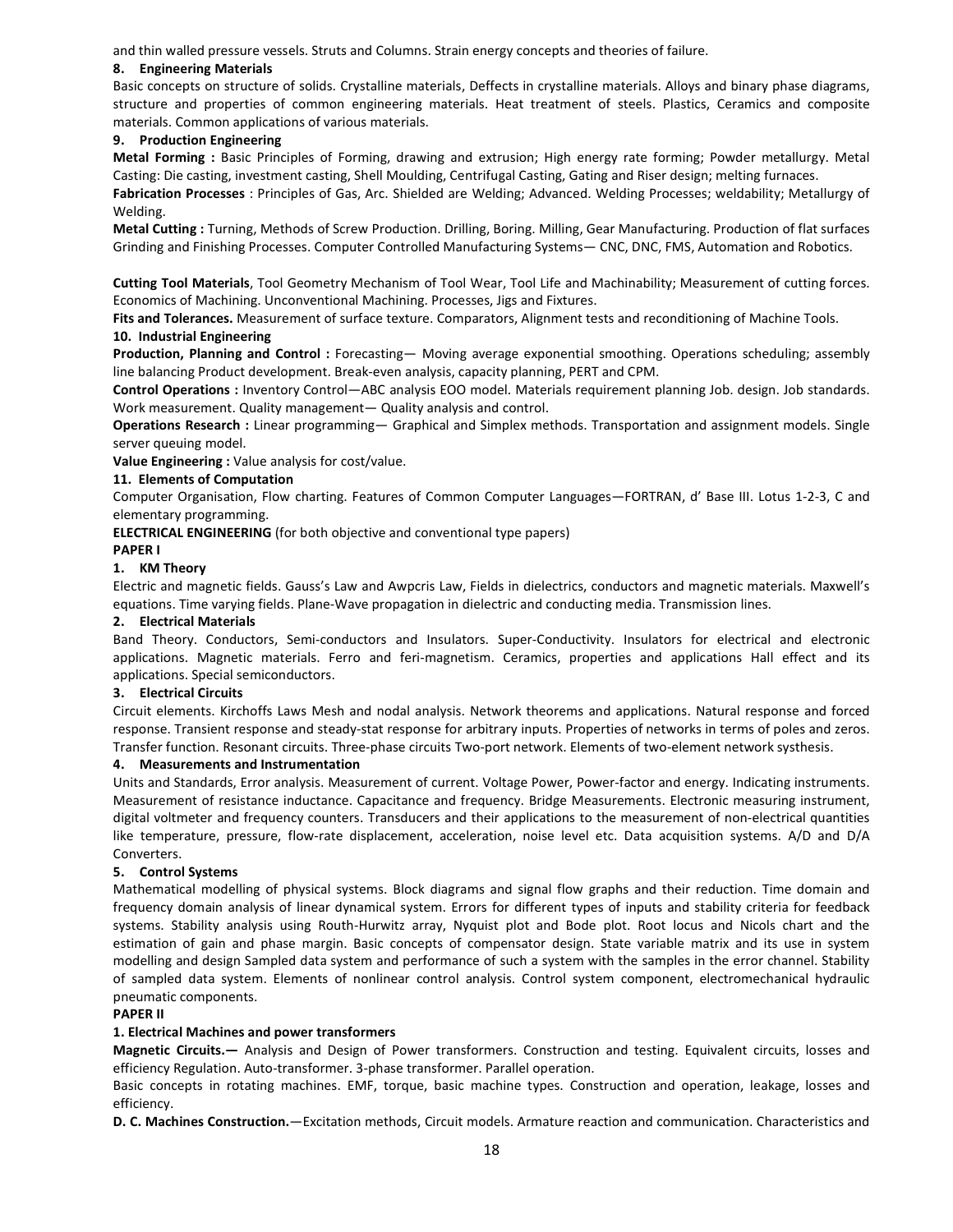performance analysis. Generators and motors. Starting and speed control. Testing Losses and efficiency.

Synchronous Machines.—Construction Circuit model. Operating characteristics and performance analysis. Synchronous reactance. Efficiency. Voltage regulation. Salient pole machine. Parallel operation. Hunting. Short circuit transients.

Induction Machines Construction.—Principle of operation. Rotating fields. Characteristics and performance analysis. Determination of circuit model. Circle diagram. Starting and speed control.

Fractional KW motors. — Single-phase synchronous and induction motors.

## 2. Power Systems

Types of Power Station Hydro, Thermal and Nuclear Stations. Pumped storage plants. Economics and operating factors.

Power transmission lines. - Modelling and performance characteristics. Voltage control. Load flow studies. Optimal power system operation. Load frequency control. Symmetrical short circuit analysis. Z-Bus formulation Symmetrical Components. Per unit representation. Fault analysis. Transient and steady-state stability of power systems. Equal area criterion.

Power system Transients. Power system Protection Circuit breakers Relays. HVDC transmission.

## 3. Analog and Digital Electronics and Circuits

Semi-conductor device physics, PN junctions and transistors, circuits Models and parameters, FET Zener tunnel, Schottky, photo diodes and their applications, rectifier circuits voltage regulators and multipliers, switching behaviour diodes and transistors. Small signal amplifiers biasing circuits, frequency response and improvement, multistage amplifiers and feed-back amplifiers, D.C. amplifiers. Oscillators, Large signal amplifiers, coupling methods, push pull amplifiers, operational amplifiers, wave, shaping circuits. Multivibrators and flip-flops and their applications. Digital logic gate families, universal-gatescombinational circuits for arithmetic and logic operation sequential logic circuits. Counters Registers. RAM and ROMs.

#### 4. Microprocessors

Microprocessor architecture.—Instruction set and simple assembly language programming. Interfacing for memory and I/O. Applications of Microprocessors in power system.

#### 5. Communication Systems

Types of modulation; AM, FM and PM. Demodulators. Noise and bandwidth consideration. Digital communication systems. Pulse code modulation and demodulation. Elements of sound and vision broadcasting Carrier communication. Frequency division and time division multiplexing. Telemetry system in power engineering.

#### 6. Power Electronics

Power Semi-conductor devices, Thyristor, Power transistor, GTOs and MOSFETs. Characteristics and operation. AC to DC Converters. 1-phase and 3-phase DC to DC Converters.

AC regulators.—Thyristor controlled reactors, switched capacity networks.

Inverters : Single-phase and 3-phase Pulse width modulation. Sinusoidal modulation with uniform sampling. Switched mode power supply.

## ELECTRONICS AND TELECOMMUNICATION ENGINEERING (For both objective and conventional type papers) PAPER I

## 1. Materials and components

Structure and properties of Electrical Engineering materials Conductors, Semi-conductors and Insulators, Magnetic, Ferroelectric, piezoelectric Ceramic, Optical and Superconducting materials. Passive components and characteristics Resistors, Capacitors and Inductors : Ferrites, Quartz crystal. Ceramic resonators, Electromagnetic and electro-mechanical components.

## 2. Physical Electronics, Electron Devices and ICs

Electrons and holes in semi-conductors. Carrier Statistics, Mechanism of current flow in a semi-conductor, Hall effect. Junction theory; Different types of diodes and their characteristics; Bipolar Junction transistor; Field effect transistors; Power switching devices like SCRs. CTOs, power MOSFETs; Basics of ICs-bipolar, MOS and CMOS types; Basics of Opto-Electronics.

## 3. Signals and Systems

Classification of signals and systems; System modelling in terms of differential and difference equations; State variable representation; Fourier series; Fourier transforms and their application to system analysis; Laplace transforms and their application to system analysis; Convolution and superposition integrals and their applications; Z-transforms and their applications to the analysis and characterisation of discrete time systems; Random signals and probability. Correlation functions; Spectral density; Response of linear system to random inputs.

## 4. Network Theory

Network analysis techniques: Network theorems, transient response steady state sipusoidal response; Network graphs and their applications in network analysis; Tellegen's theorem. Two port networks : Z, Y, h and transmission parameters. Combination of two ports analysis of common two ports. Network functions; parts of network functions; obtaining a network function from a given part. Transmission criterion : dalcy and rise time. Elmorc's and other definition effect of cascading Elements of network synthesis.

## 5. Electromagnetic Theory

Analysis of electrostatic and magnetostatic fields; Laplace's and Potson's equations; Boundary value problems and their solutions; Maxwell's equations : application to wave propagation in bounded and unbounded media; Transmission lines : basic theory, standing wave, matching applications microstrip lines; basics of waveguides and resonators; Elements of antenna theory.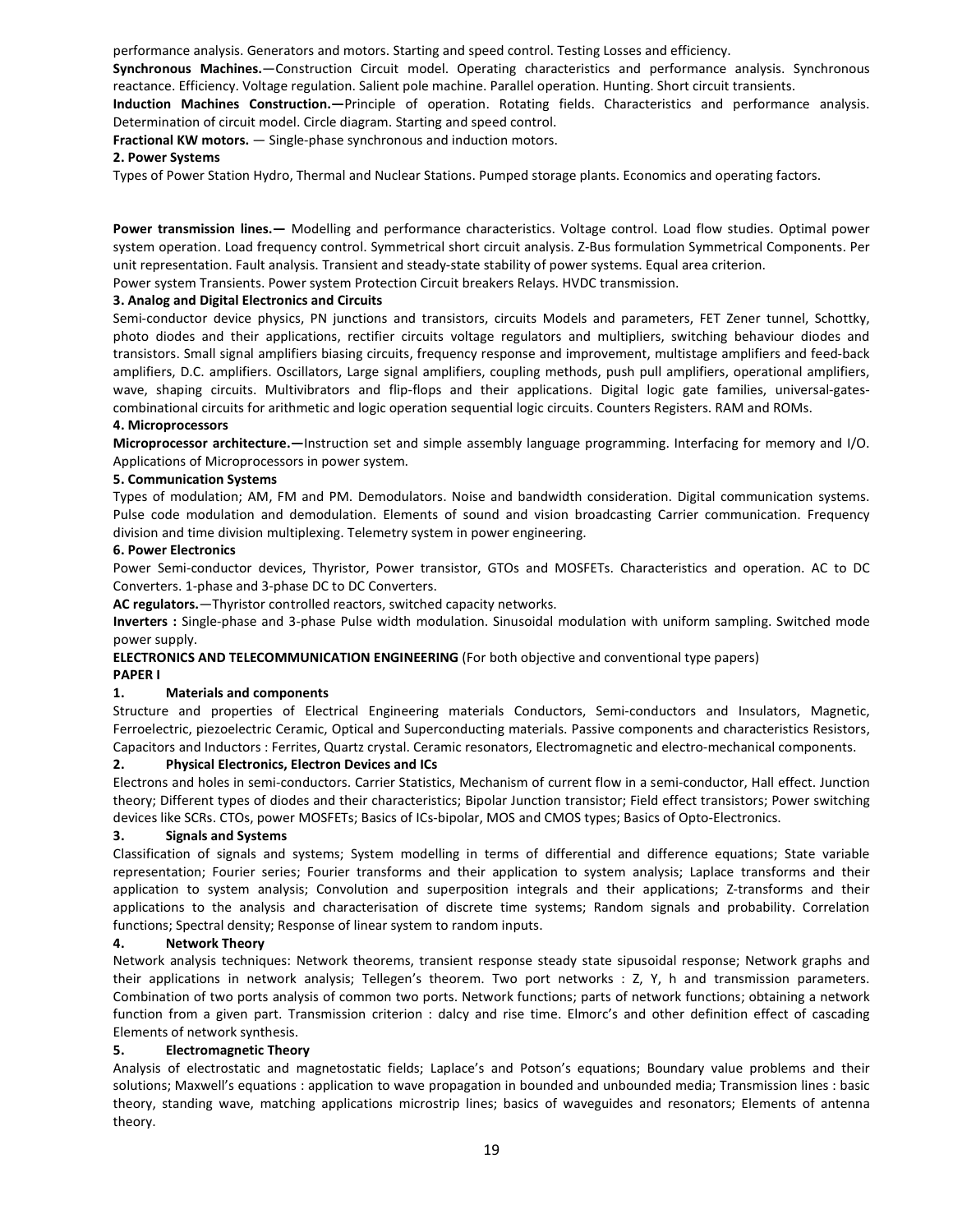#### 6. Electronic Measurement and Instrumentation

Basic concepts standards and error analysis; Measurements of basic electrical quantities and parameters; Electronic measuring instruments and their principles of working, analog and digital, comparison characteristics, applications Transducers; Electronic measurements of non-electrical quantities like temperature, pressure, humidity etc. Basics of telemetry for industrial use.

#### PAPER II

#### 1. Analog Electronic Circuits

Transistor biasing and stabilization small signal analysis. Power amplifiers Frequency response. Wide banding techniques Feedback amplifiers Tuned amplifier? Oscillators, Rectifiers and power; supplies Op Amp PLL other linear integrated circuits and applications Pulse shaping circuits and waveform generator.

#### 2. Digital Electronic Circuits

Transistor as a switching element; Boolean algebra simplification of Boolean functions, Karnaugh man and applications' IC Logic gates and their characteristics : IC logic families : DTL, TTL, ECL, NMOS PMOS and CMOS gates, and their comparison Combinational logic circuits; Half adder Full adder. Digital compartor. Multiplexer. Demultiplexer; ROM and their applications, Flipflops, R-S, J. K., D and T np-nops; Different types of counters and resisters; Waveform generators. A/D and D/A conveners. Semi-conductor memories.

#### 3. Control Systems

Transient and steady state response of control systems, Effect of feedback on stability and sensitivity; Root locus techniques; Frequency response analysis Concepts of gain and phase margins; constant-M and Consta. N Nichols's Chart; Approximation of transient response from Constant-N nichols Chart; Approximation of transient response from closed loop frequency response; Design of Control systems Compensators; Industrial controllers.

#### 4. Communication Systems

Basic information theory. Modulation and detection in analogue and digital systems; Sampling and data reconstruction Quantization & Coding; Time division and frequency division multiplexing, Equalisation; Optical Communication in free space and fibre optic; Propagation of signals at HF, VHP, UHF and microwave frequency; Satellite Communication.

#### 5. Microwave Engineering

Microwave Tubes and solid state devices, Microwave generation and amplifiers, Waveguides and other Microwave Components and Circuits Microstrip circuits, Microwave Antennas, Microwave Measurements, Masers Lasers; Microwave propagation. Microwave Communication systems-terrestrial and Satellite based.

#### 6. Computer Engineering

Number Systems; Data representation; Programming; Elements of a high level programming language PASCAL/ C. Use of basic data structures; Fundamentals of computer architecture; Processor design; Control unit design; Memory organisation. I/o System Organisation, Micro-processors : Architecture and instruction set of micro-processors 8085 and 8086. Assembly language programming. Micro-processor based system design : typical examples. Personal computers and their typical uses.

#### Appendix-II

#### INSTRUCTIONS TO THE CANDIDATES FOR FILLING ONLINE APPLICATIONS

## Candidates must apply Online by using the Website www.upsconline.nic.in Salient Features of the system of Online Application Form are given here under :

Detailed instructions for filling up Online Applications are available on the above mentioned website.

Candidates will be required to complete the Online Application Form containing two stages viz. Part-I and Part-II as per the instructions available in the above mentioned site through drop down menu.

The candidates are required to pay a fee of Rs. 200/- (Rupees Two Hundred Only) [excepting Female/SC/ST/PH candidates who are exempted from payment of fee] either by remitting the money in any branch of SBI by cash, or by using net banking facility of State Bank of India/State Bank of Bikaner & Jaipur/State Bank of Hyderabad/ State Bank of Mysore/State Bank of Patiala/State Bank of Travancore or by using any Visa/Master Credit/Debit Card.

Before start filling up Online Application, a candidate must have his/ her photograph and signature duly scanned in the .jpg format in such a manner that each file should not exceed 40 KB each and must not be less than 3 KB in size for the photograph and 1 KB for the signature.

The Online applications(Part I and II) can be filled from  $27^{th}$  February, 2016 to 25<sup>th</sup> March, 2016 till 11.59 p.m., after which link will be disabled.

Applicants should avoid submitting multiple applications. However, if due to any unavoidable circumstances any applicant submits multiple applications then he must ensure that the applications with higher RID is complete in all respects.

In case of multiple applications, the applications with higher RID shall be entertained by the Commission and fee paid against one RID shall not be adjusted against any other RID.

The applicants must ensure that while filling their application form, they are providing their valid and active e-mail IDs as the Commission may use electronic mode of communication while contacting them. The Applicants are advised to check their emails at regular intervals and ensure that the email address ending with @nic.in are directed to their inbox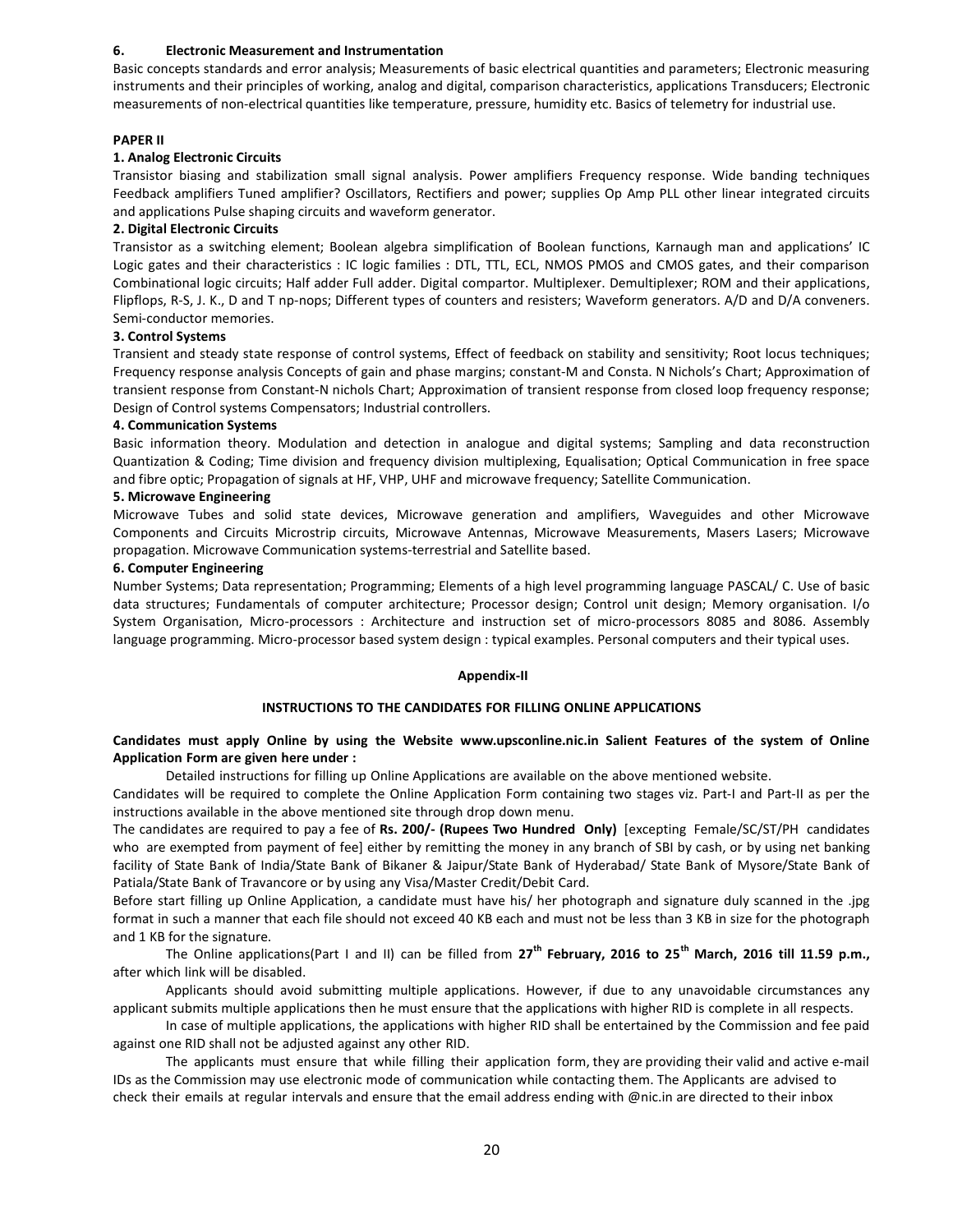folder and not to the SPAM folder or any other folder. Candidates are strongly advised to apply Online well in time without waiting for the last date for submission of Online Application.

# Appendix-III

## (Part – A-)

## Special Instruction to candidates for conventional type Papers

- 1. Articles permitted inside Examination Hall Battery-operated pocket calculators of "non-programmable" type only, mathematical/engineering/ drawing instruments, including a flat rule divided on the edges into inches and tens of an inch and into centimeters and millimeters, a slide rule, set squares, a protractor and a pair of compasses, pencils, coloured pencils, mapping pens, eraser, T-square and drawing board for use wherever necessary. Candidates are not allowed to bring with them any "Tables or Charts" for use in the Examination Hall.
- 2. Tables to be supplied by UPSC If it is considered necessary for answering the questions set in any paper, the Commission may supply any of the following for reference purpose only :
- (i) Mathematical/Physical/Chemical and Engineering Tables (including Logarithmic Tables);
- (ii) Steam Table (including Mollier Diagrams for Temperature up to 800• C and Pressure up to 500 Kgf/Cm);
- (iii) National Building Code of India 1970 or 1983 Group 2 Part VI;
- (iv) Any other special articles as may be necessary for the candidates to answer the questions set in the question paper. After conclusion of the examination, return the above items to the Invigilator.
- 3. Answers to be written in own hand.
- Write the answers in your own hand in ink, Pencil may be used for maps, mathematical drawings or rough work. 4. Check Answer Book.
	- The candidate must write his roll number (and not his name) only in the space provided for the purpose on every answer book used by him. Before writing in the answer book, please see that it is complete. In case there are any missing pages, it should be got replaced. Do not tear out any pages from the Answer Book. If you use more than one Answer Book, indicate on the cover of first Answer Book the total number of Answer Books used. Do not leave any blank, unused spaces between answers. If such spaces are left, score them out.
- 5. Answers in excess of prescribed number will be ignored. The candidate must attempt questions strictly in accordance with the directions given on each question paper. If questions are attempted in excess of the prescribed number, only the questions attempted first up to the prescribed number shall be valued and the remaining answers will be ignored.
- 6. Questions relating to graph/precis should be attempted only on graph/precis sheets to be supplied on demand by the Invigilators. All loose sheets such as precis sheet, drawing papers, graph sheets etc. whether used or not, should be placed inside the answer books and fastened along with the additional answer book(s), if any. Candidates who fail to observe this instruction will be penalized. Do not write your roll number on these sheets.
- 7. Unfair means strictly prohibited. Do not copy from the papers of any other candidate nor allow your papers to be copied nor give nor attempt to give nor obtain nor attempt to obtain irregular assistance of any description. It will be the responsibility of every candidate to ensure that his answers are not copied by another candidate. Failure to do so will invite penalty, as may be awarded by the Commission for adoption of unfair means.
- 8. Conduct in Examination Hall Do not misbehave in any manner or create disorderly scene in the examination hall or harass or bodily harm the staff deployed for the conduct of examination. You will be severely penalized if you attempt to do so.
- 9. Please read carefully and abide by the instructions printed on the Question Paper and on the Answer Book supplied in the Examination Hall.
- 10. The candidates are not allowed to leave the Examination Hall before the expiry of prescribed time period of the examination.

## (Part – B)

## Special Instruction to candidates for objective type tests

- 1. Articles permitted inside Examination Hall. Clip board or hard board (on which nothing is written), a good quality black ball pen for making responses on the Answer Sheet. Answer Sheet and sheet for rough work will be supplied by the invigilator.
- 2. Articles not permitted inside Examination Hall Do not bring into the Examination Hall any article other than those specified above e.g. books, notes, loose sheets, electronic or any other type of calculators, mathematical and drawing instruments, Log Tables, stencils of maps, slide rules, Test Booklets, rough sheets pertaining to earlier session(s), etc.

Mobile phones, pagers, blue tooth or any other communication devices are not allowed inside the premises where the examination is being conducted. Any infringement of these instructions shall entail disciplinary action including ban from future examinations. Candidates are advised in their own interest not to bring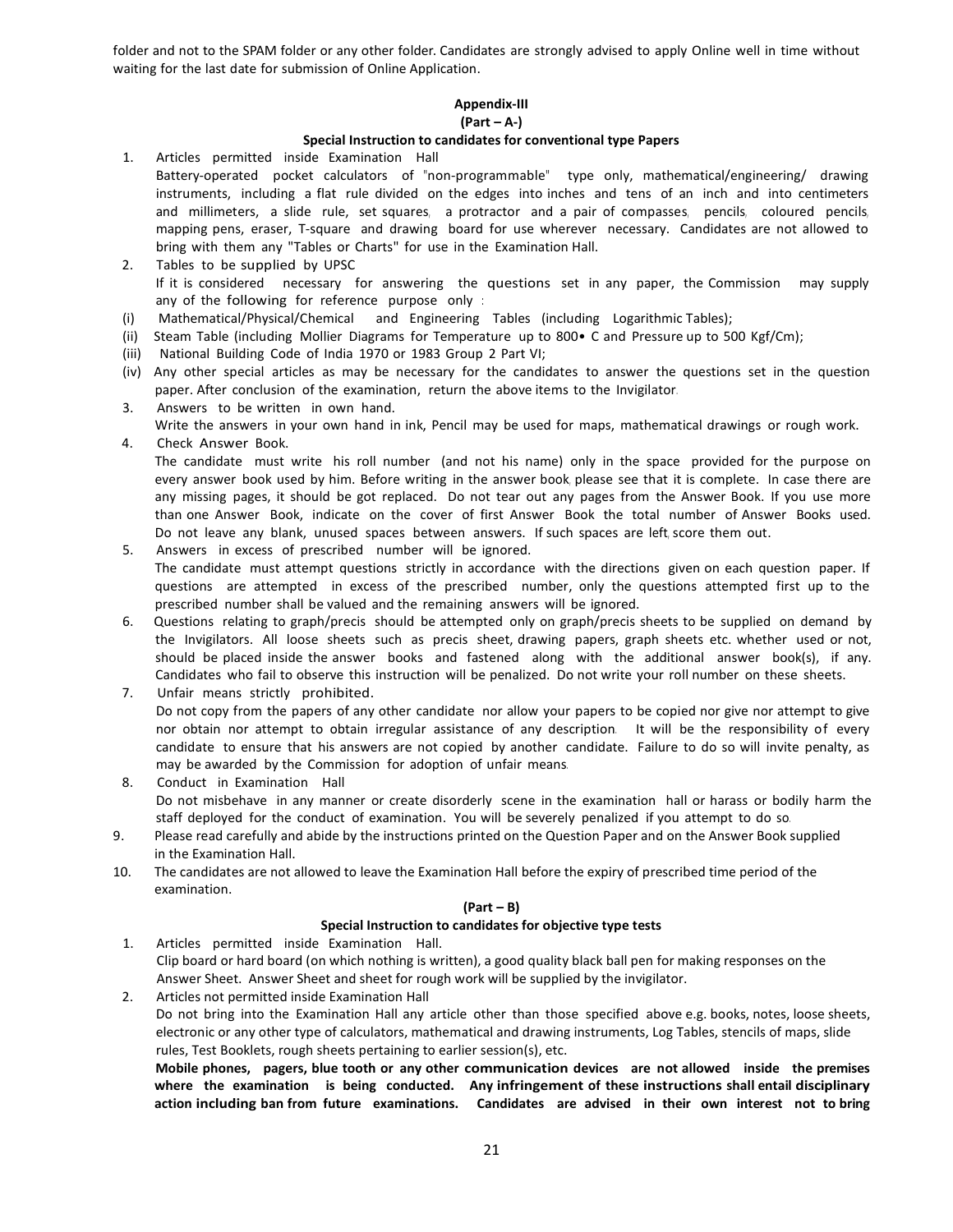any of the banned items including mobile phones, pagers to the venue of the examination, as arrangements for safekeeping cannot be assured.

- 3. Penalty for wrong Answers (in Objective Type Papers) *THERE WILL BE PENALTY (NEGATIVE MARKING) FOR WRONG ANSWERS MARKED BY A CANDIDATE IN THE OBJECTIVE TYPE QUESTION PAPERS.*
- (i) There are four alternatives for the answer to every question. For each question for which a wrong answer has been given by the candidate, one third (0.33) of the marks assigned to that question will be deducted as penalty.
- (ii) If a candidate gives more than one answer, it will be treated as a wrong answer even if one of the given answers happens to be correct and there will be same penalty as above for that question.
- (iii) If a question is left blank i.e. no answer is given by the candidate, there will be no penalty for that question.

## 4. Unfair means strictly prohibited

 No candidates shall copy from the papers of any other candidate nor permit his papers to be copied nor give nor attempt to give nor obtain nor attempt to obtain irregular assistance of any description.

## 5. Conduct in Examination Hall

No candidates should misbehave in any manner or create disorderly scene in the Examination Hall or harass the staff employed by the Commission for the conduct of the examination. Any such misconduct will be severely penalised.

## 6. Answer Sheet Particulars

- (i) Write in black ball pen your Centre and subject followed by Test Booklet series (in bracket), subject code and roll number at the appropriate space provided on the Answer Sheet at the top. Also encode your booklet series (A, B, C or D as the case may be), subject code and roll number with black ball pen in the circles provided for the purpose in the Answer Sheet. The guidelines for writing the above particulars and encoding the above particulars are given in Annexure. In case the booklet series is not printed on the Test Booklet or Answer Sheet is unnumbered, please report immediately to the invigilator and get the Test Booklet/Answer Sheet replaced.
- (ii) Candidates should note that any omission/mistake/discrepancy in encoding/filling of details in the OMR answer sheet, especially with regard to Roll Number and Test Booklet Series Code, will render the answer sheet liable for rejection.
- (iii) Immediately after commencement of the examination please check that the Test Booklet supplied to you does not have any unprinted or torn or missing pages or items etc. If so, get it replaced by a complete Test Booklet of the same series and subject.
- 7. Do not write your name or anything other than the specific items of information asked for, on the Answer Sheet/Test Booklet/sheet for rough work.
- 8. Do not fold or mutilate or damage or put any extraneous marking in the Answer Sheet. Do not write anything on the reverse of the Answer Sheet.
- 9. Since the Answer Sheets will be evaluated on computerised machines, candidates should exercise due care in handling and filling up the Answer Sheets. They should use black ball pen only to darken the circles. For writing in boxes, they should use black ball pen. Since the entries made by the candidates by darkening the circles will be taken into account while evaluating the Answer Sheet on computerised machines, they should make these entries very carefully and accurately. The candidate must mark responses in the Answer Sheet with good quality black ball pen.

## 10. Method of marking answers

In the "OBJECTIVE TYPE" of examination, you do not write the answers. For each question (hereinafter referred to as "Item") several suggested answers (hereinafter referred to as "Responses") are given. You have to choose one response to each item. The question paper will be in the Form of TEST BOOKLET. The booklet will contain item bearing numbers 1, 2, 3 etc. Under each item, Responses marked (a), (b), (c), (d) will be given. Your task will be to choose the correct response. If you think there is more than one correct response, then choose what you consider the best response.

In any case, for each item you are to select only one response. If you select more than one response, your response will be considered wrong. In the Answer Sheet, Serial Nos. from 1 to 160 are printed. Against each numbers,

there are circles marked (a), (b), (c) and (d). After you have read each item in the Test Booklet and decided which one of the given responses is correct or the best, you have to mark your response by completely blackening to indicate your response. Ink pen or pencil should not be used for blackening the circle on the Answer Sheet.

For example, if the correct answer to item 1 is (b), then the circle containing the letter (b) is to be completely blackened with black ball pen as shown below :-

## Example :  $(a) \bullet (c)$   $(d)$

## 11. Entries in Scannable Attendance List

Candidates are required to fill in the relevant particulars with black ball pen only against their columns in the Scannable Attendance List, as given below :-

i) Blacken the circle (P) under the column (Present/Absent)

ii) Blacken the relevant circle for Test Booklet Series iii) Write Test Booklet Serial No.

iv) Write the Answer Sheet serial No. and also blacken the corresponding circles below

v) Append signature in the relevant column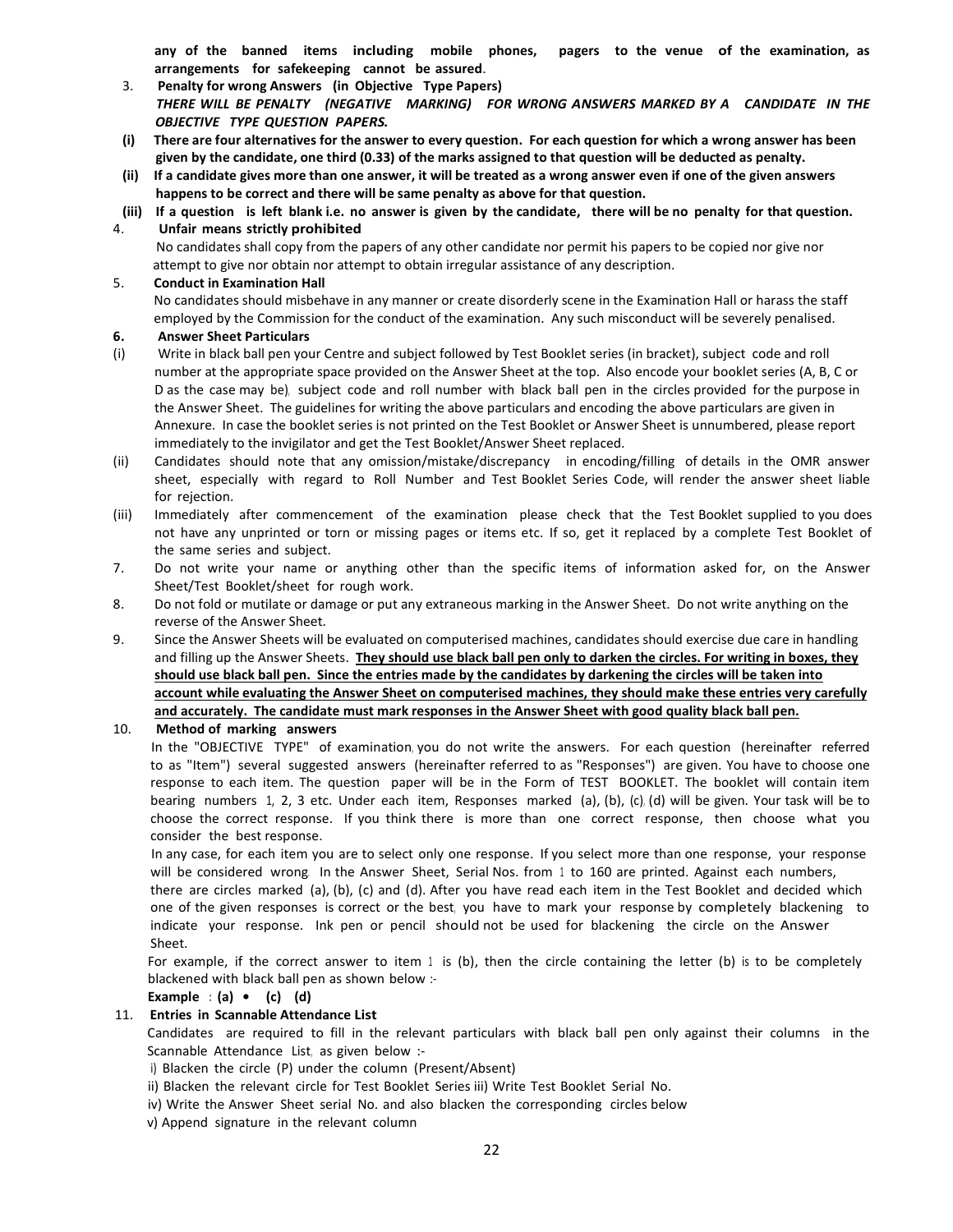12. Please read and abide by the instructions on the cover of Test Booklet. If any candidate indulges in disorderly or improper conduct, he will render himself liable for disci• plinary action and/or imposition of a penality as the Commission may deem fit.

13. The candidates are not allowed to leave the Examination Hall before the expiry of prescribed time period of the examination.

#### Annexure

#### How to fill in the Answer Sheet of objective type tests in the Examination Hall

Please follow these instructions very carefully. You may note that since the Answer Sheets are to be evaluated on machine, any violation of these instructions may result in reduction of your score for which you would yourself be responsible.

Before you mark your responoses on the Answer Sheet, you will have to fill in various particulars in it.

As soon as the candidate receives the Answer Sheet, he/she should check that it is numbered at the bottom. If it is found unnumbered he/she should at once get it replaced by a numbered one.

You will see from the Answer Sheet that you will have to fill in the top line, which reads thus:

| कनद्र   | ावषय     | विषय काड      | अनक्रमाक    |  |
|---------|----------|---------------|-------------|--|
| ------- | -------- | ------------- | ----------- |  |
| Centre  | Subject  | S. Code       | Roll Number |  |

If you are, say, appearing for the examination in Delhi Centre for the General Studies Paper and your Roll No. is 081276 and your Test Booklet series is 'A', you should fill in thus, using ball pen.

\* This is just illustrative and may not be relevant to the Examination concerned.

| कन्द्र | ਰਧਹ      | विषय काड |                       | भवक्रमाक           |                                                                            |
|--------|----------|----------|-----------------------|--------------------|----------------------------------------------------------------------------|
|        | ________ |          | ⌒<br>u<br>ч<br>ے<br>٠ |                    | $\overline{\phantom{0}}$<br>$\sim$<br>0<br>$6 \mid$<br>81<br>-<br><b>.</b> |
| Centre | Subject  | Code     |                       | <b>Roll Number</b> |                                                                            |

You should write with black ball pen the name of the centre and subject in English or Hindi. The test Booklet Series is indicated by Alphabets A, B, C or D at the top right hand corner of the Booklet.

Write your Roll Numbers exactly as it is in your Admission Certificate in the boxes provided for this purpose. Do not omit any zero(s) which may be there.

The next step is to find out the appropriate subject code from the Time Table. Now encode the Test Booklet Series, Subject Code and the Roll Number in the circles provided for this purpose. Do the encoding with black pen. The name of the Centre need not be encoded.

Writing and encoding of Test Booklet Series is to be done after receiving the Test Booklet and confirming the Booklet Series from the same.

For General Ability subject paper of 'A' Test Booklet Series you have to encode the subject code, which is 99. Do it thus.



All that is required is to blacken completely the circle marked 'A' below the Booklet Series and below the subject code blacken completely the Circles for '9' (in the first vertical column) and '9' (in the second vertical column). You should then encode the Roll No. 081276. Do it thus similarly.